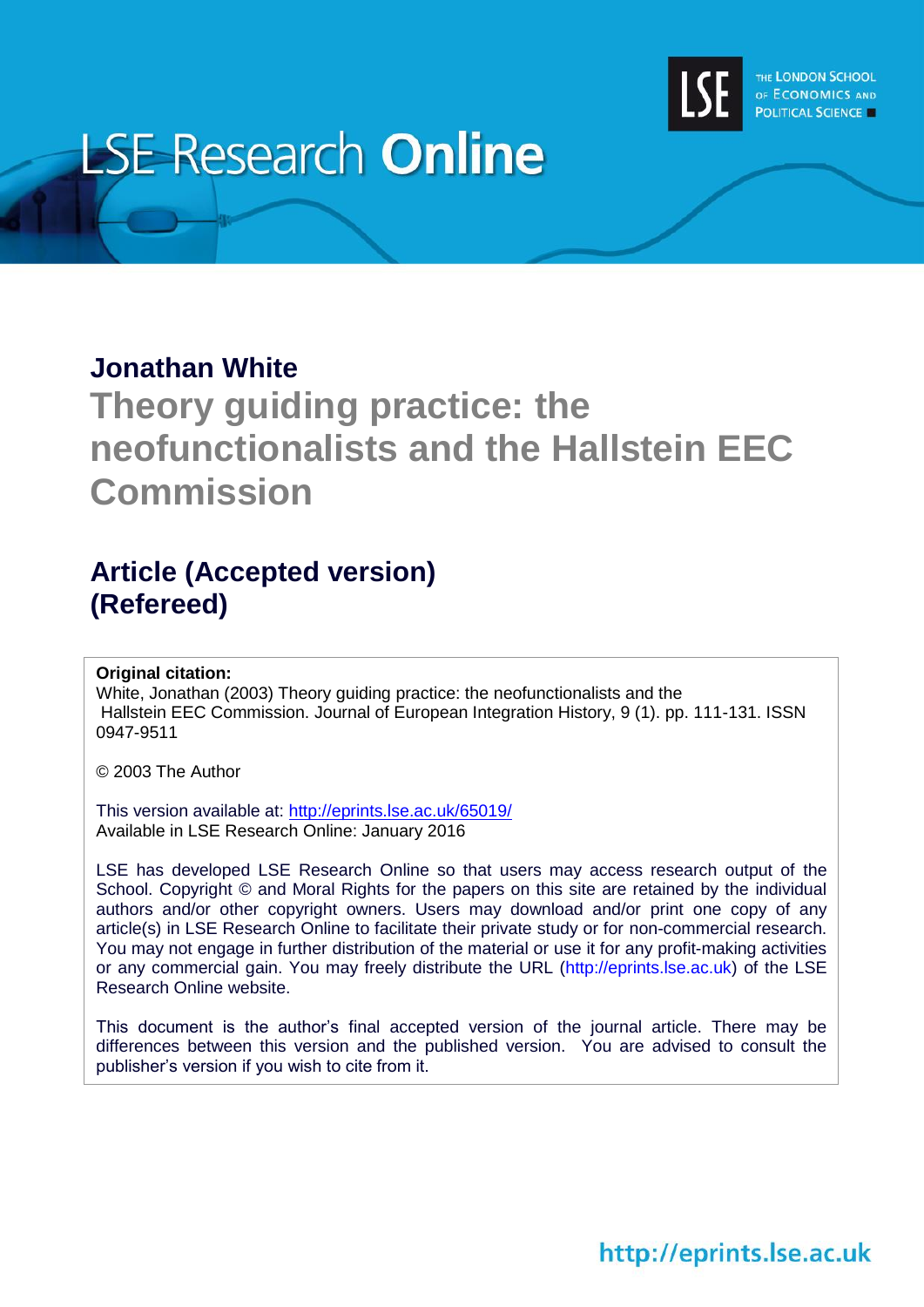#### **Theory Guiding Practice: the Neofunctionalists and the Hallstein EEC Commission**

*Jonathan P. J. White*

It has become a widely accepted dictum within the social sciences that all theory is rooted in the circumstances of its authors.<sup>1</sup> Political and International Relations theory is contingent on time and place, and may not be read as a neutral response to some form of 'objective reality'. In the words of Robert Cox, 'theory is always *for* someone and *for* some purpose'.<sup>2</sup> Such an observation stands as one of the essential legacies of post-positivist thought.

Arguably this leaves the point only half-made, however, for in many cases the relationship between scholarly theory and its subject matter is dialectical. Just as a theoretical model, explanatory or predictive, will exhibit the assumptions and the concerns of the environment in which it was conceived, so the course of decision-making in any practical field is apt to be guided, whether by deliberate prescription or silent influence, by the dominant intellectual currents of the day.<sup>3</sup> 'The foreign policy of a nation', it has been written, 'addresses itself not to the "external world", but to the image of the external world that is in the minds of those who make foreign policy'.<sup>4</sup> Clearly, whenever theoretical influences on this image (in particular one dominant influence) exceed a certain level, there may be consequent difficulties for effective policy-making. The schematisation which is a necessary component of all theorising can be a constriction when it is taken up by those who fall within its compass. The ability to meet and overcome challenges in the policy-making process, in whatever sphere, requires a plurality of views, a plurality of perspectives on what are problems and what are solutions. Where this is lacking, political stagnation or misadventure may follow.

For their quidance in the preparation of an earlier draft of this work I should like to thank Dr. Julie Smith and Dr. Geoffrey Edwards of the University of Cambridge. For its financial assistance, I am grateful to Corpus Christi College, Cambridge.

<sup>2</sup> R. COX, *Social Forces, States and World Orders: Beyond International Relations Theory*, in: *Millennium,* 10.2(1981), p.128.

For a discussion of one instance of this, the impact of Game Theory and statistical models on U.S. foreign and defence policy in the 1950/60s, see F. KAPLAN, *The Wizards of Armageddon*, Simon & Schuster, New York, 1983.

<sup>4</sup> A. GEORGE, *The "Operational Code": a Neglected Approach to the Study of Political Leaders and Decision-making*, in: *International Studies Quarterly*, 13.2(1969), p.191.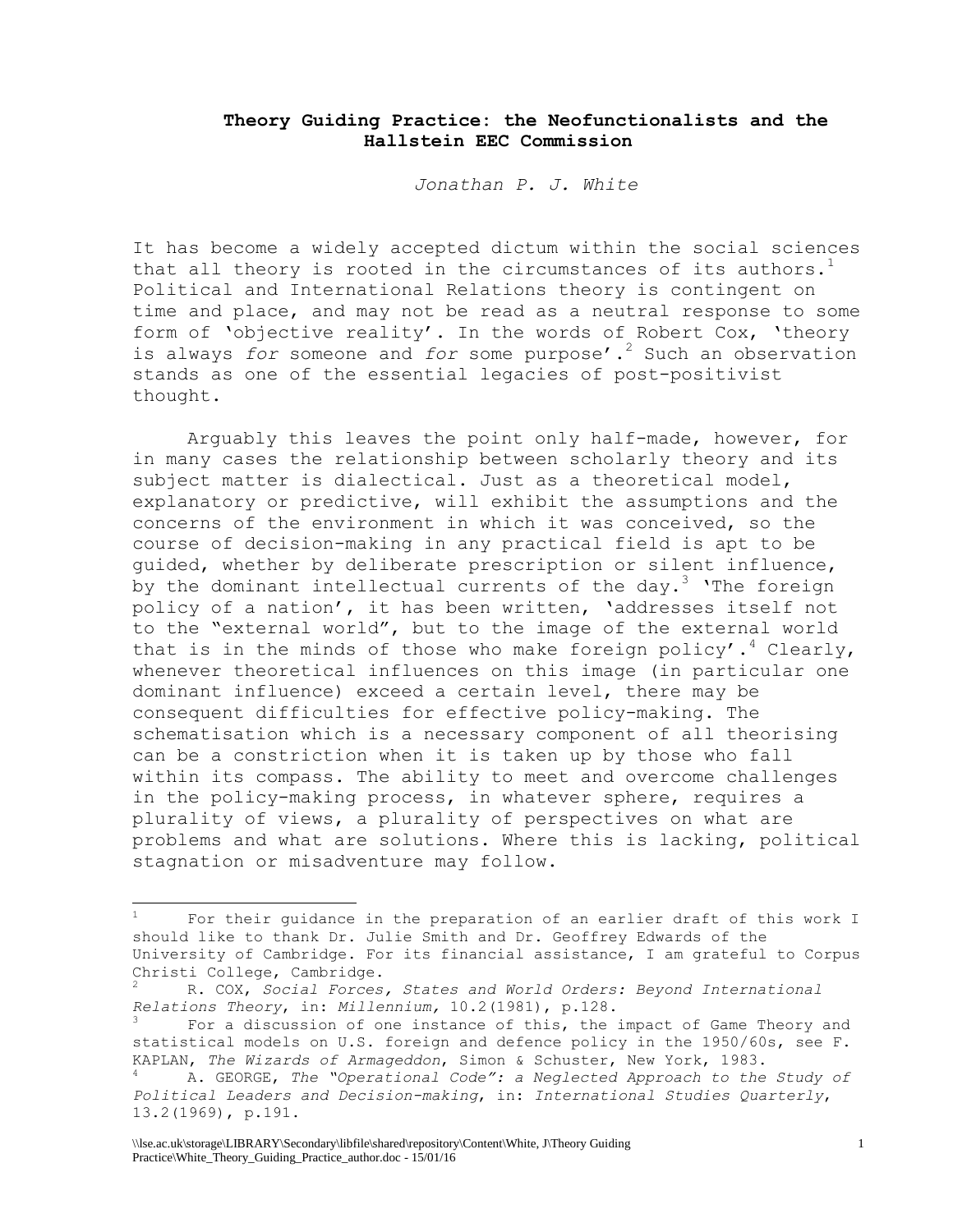Academic and political discourse in the years and decades following the end of the Second World War saw many attempts to conceptualise the course of European history and to analyse the options available for its future development. To those who felt the War had exposed the bankruptcy of the traditional balance-ofpower relationship between the continent's powers, the 'federalist' cause, understood as the advocacy of progression (whether directly or incrementally) towards a system of centralised regulatory power, was an attractive proposition and one that came to be adopted by many of the leading statesmen of the post-war era (amongst others, Konrad Adenauer, Winston Churchill and Jean Monnet). The common goal, moderated from one individual to the next, was some form of European unification, with a spectrum of views on the means by which this should be achieved, ranging from the 'functionalist' approach of Monnet, which emphasised the potential of cooperation in specific technical tasks eventually to lead to some kind of pooling of sovereignty, to the more directly constitutional approach of men such as Altiero Spinelli.

In the 1950s and 1960s, a series of further perspectives on European integration emerged. Economists sought ways of determining the prerequisites of a successful common market.<sup>5</sup> International law theorists looked at ways in which sovereignty might be pooled, and considered the constitutional arrangements most appropriate to post-War Europe.<sup>6</sup> And in political science, several schools of thought developed, each with its own particular perspective on the relations between states and how these might best be directed. 'Liberal internationalists' such as Inis Claude stressed the potential of supra-national institutions to manage international relations; 'intergovernmentalists' like Stanley Hoffmann argued that such institutions in Europe could do little more than reflect the immediate interests of the major nation-states, whilst 'transactionalists' such as Karl Deutsch highlighted the potential of travel, trade and telecommunications for creating peaceful interdependence.<sup>7</sup> In the late 1950s, the work of the American Ernst Haas added a new methodological rigour, and perhaps a more prescriptive thrust, to the thinking of the federal functionalists, and in so doing spawned a new

<sup>5</sup> For example, J. VINER, *The Customs Union Issue*, Stevens & Sons, London, 1950.

<sup>6</sup> See, for example, M. MACDOUGAL, *Studies in World Public Order*, Yale University Press, New Haven, 1960; also 1Name MACDOUGAL and F. FELICIANO, *Law and Minimum World Public Order*, Yale University Press, New Haven, 1961.

For one summary of these different academic schools, see C. PENTLAND, *Building Global Institutions*, in: 1Name PENTLAND and G. BOYD (eds.), *Issues in Global Politics*, Collier Macmillan, London, 1981, pp.326-366.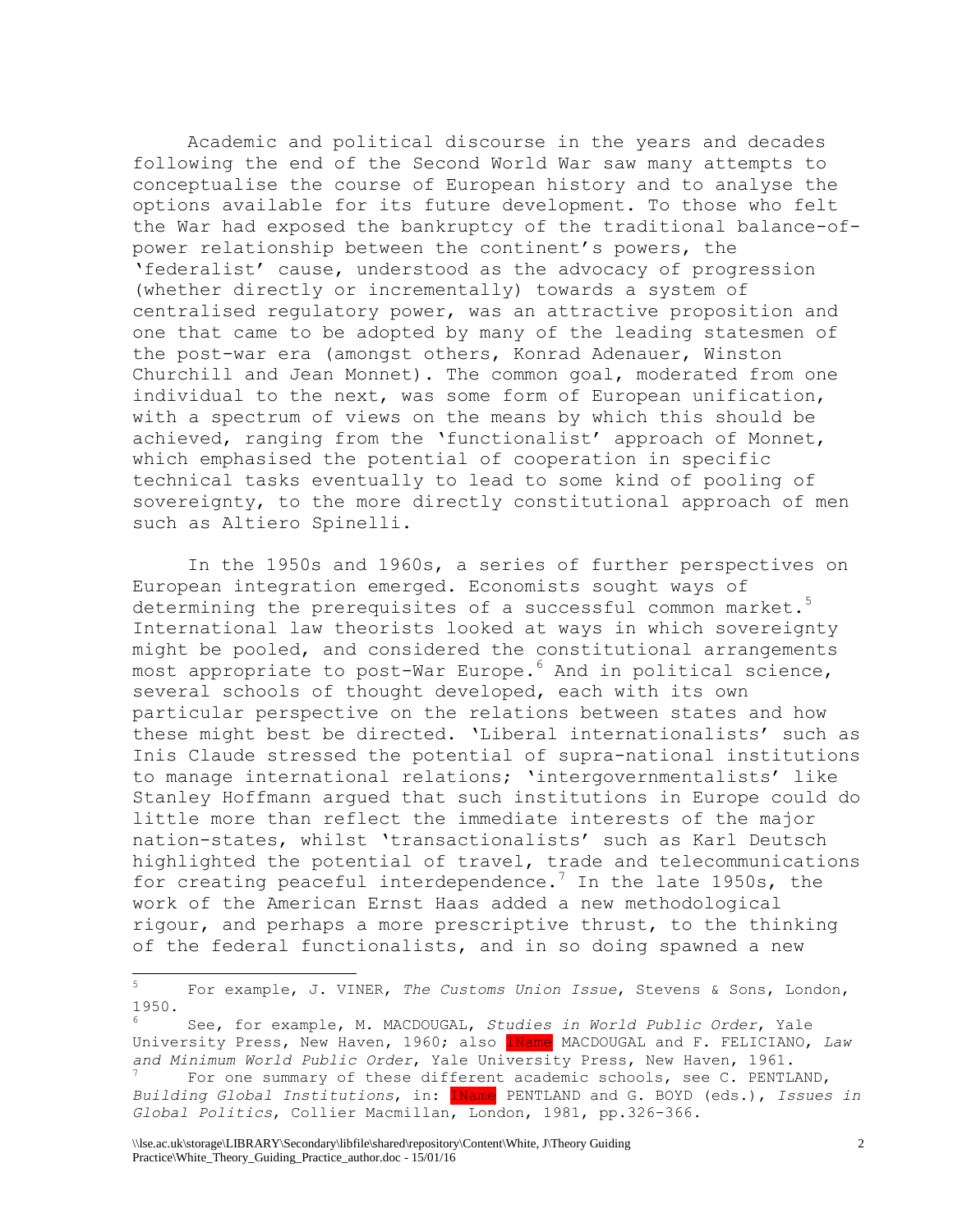school of integration theory which achieved a certain dominance in the academic field in the early to mid-1960s: 'neofunctionalism'.

As Europe, then, sought to rebuild itself in the years after the War, it did so against the backdrop of a very considerable amount of conceptual self-reflection. And yet in much of the historiography written on this period, this flow of ideas has tended to be underestimated, attention focused instead upon 'the events themselves'. 'The true origins of the European Community', according to the leading historian Alan Milward, 'are economic and social'.<sup>8</sup> The significance of beliefs and individual perceptions, argues the historian and social scientist Andrew Moravcsik, should be limited 'to cases in which material interests are weak or uncertain', as though the interpretation of material interests were without normative content.<sup>9</sup>

Michael Burgess, in a recent examination of the role of federalist ideas in the early years of the European Community, has argued that historical revisionism, in seeking to do away with the imprecision of earlier accounts and their focus on the role of the individual, has in turn negated unjustifiably the significance of the goals and visions of the early figures of European integration. With reference to federalists such as Monnet, Spinelli, Schuman, Beyen and Spaak, Burgess writes that 'their significance could be found in what Milward's dour Gradgrind approach ignored, namely, the political context of the post-war debate about European integration'.<sup>10</sup> An account of European integration which places paramount emphasis on socioeconomic realities (understood as objectively pre-existing political evaluation) usually requires the assumption of a coherence and rationality of action often absent; it will also fail to discern the ideational concerns in the context of which critical decisions are made.

The focus of this paper is on the events of 1965-66 – the time of the 'Empty Chair' crisis in Europe, when French President Charles de Gaulle withdrew his country's representatives from the Council of ministers, thereby paralysing the work of the European institutions. The Commission of the European Economic Community was at this time under the presidency of Walter Hallstein, a

<sup>8</sup> A. MILWARD, *The European Rescue of the Nation-State*, 2nd ed., Routledge, London, 2000, p.xi.

<sup>9</sup> A. MORAVCSIK, *De Gaulle and European Integration: Historical Revision and Social Science Theory*, in: Harvard CES Working Paper Series, 8.5, May  $1998, p.77.$ 

<sup>10</sup> M. BURGESS, *Federalism and European Union: the Building of Europe, 1950- 2000*, Routledge, London, 2000, p.63.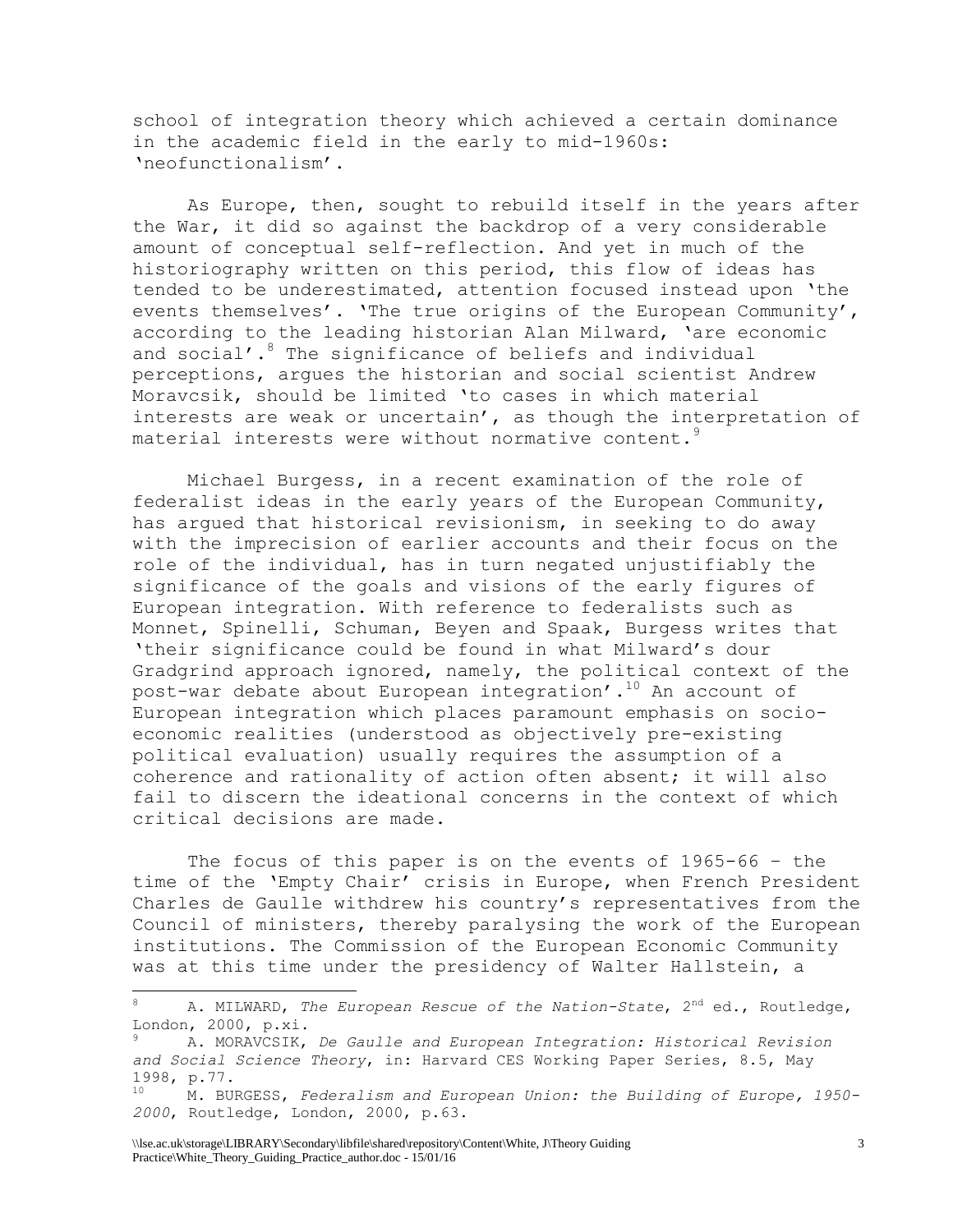former German Foreign Office minister who had first come to prominence in European affairs as leader of the German delegation to the Schuman Plan negotiations in 1950. By examining the overlap of ideas between the Commission and various academics of the time, and by subsequently analysing in some detail the course of political events in 1965, this study will attempt to ascertain how far the Commission was guided in its policy-making by beliefs derived, at least in part, from contemporary integration theory.<sup>11</sup>

Admittedly no single theoretical discourse had exclusive influence on decision-makers in this period. Work has already been conducted on the significance of contemporary legal, economic and federalist theoretical discourse for Hallstein and his Commission. The historian Matthias Schönwald has written on the extent to which Hallstein's constitutional understanding of federalist structures was derived from the teachings of Heinrich Triepel, one of Hallstein's professors whilst a law student in 1920s Berlin, and the *Genossenschaftslehre* of German legal philosopher Otto von Gierke, who had taught another of Hallstein's university mentors, Martin Wolff. $12$  Economic theorists likewise were highly valued by a Commission which saw one of its main tasks as the creation of a European customs union. Richard Mayne, an adviser to Hallstein in the early 1960s, has emphasised the significance for Hallstein of a United Nations report produced in 1947 concerning the creation of customs unions.<sup>13</sup> Also discernible in the source material is a high regard for the work of two economics professors in particular, Jacob Viner (author of *The Customs Union Issue*, 1950, and *International Economics*, 1951) and James Meade (author of *Problems of Economic Union*, 1953).

Yet legal and economic theory are arguably more relevant to the *development* of Hallstein's thought than to its more complete form in 1965-66. True enough, law was the foundation on which the Communities rested, and hence the ultimate justification for all actions taken, but the Treaty of Rome was a highly complex and

 $11$ <sup>11</sup> In the analysis that follows, extracts from the speeches, conversations and writings of Hallstein are quoted in the original language; for all other sources, English translations have been used where these exist in published form.

<sup>12</sup> M. SCHÖNWALD, *Walter Hallstein and the "Empty Chair" Crisis 1965/66*, in: W. LOTH (ed.), *Crisis and Compromises: The European Project 1963-69*, Veröffentlichungen der Historiker-Verbindungsgruppe bei der Kommission der Europäischen Gemeinschaften, Nomos, Baden-Baden, 2001, pp.159-160.

<sup>13</sup> United Nations, *Report, Customs Unions: A League of Nations Contribution to the Study of Customs Union Problems*, United Nations, New York, 1947. Cited in an interview with the author, London U.K., March 2001.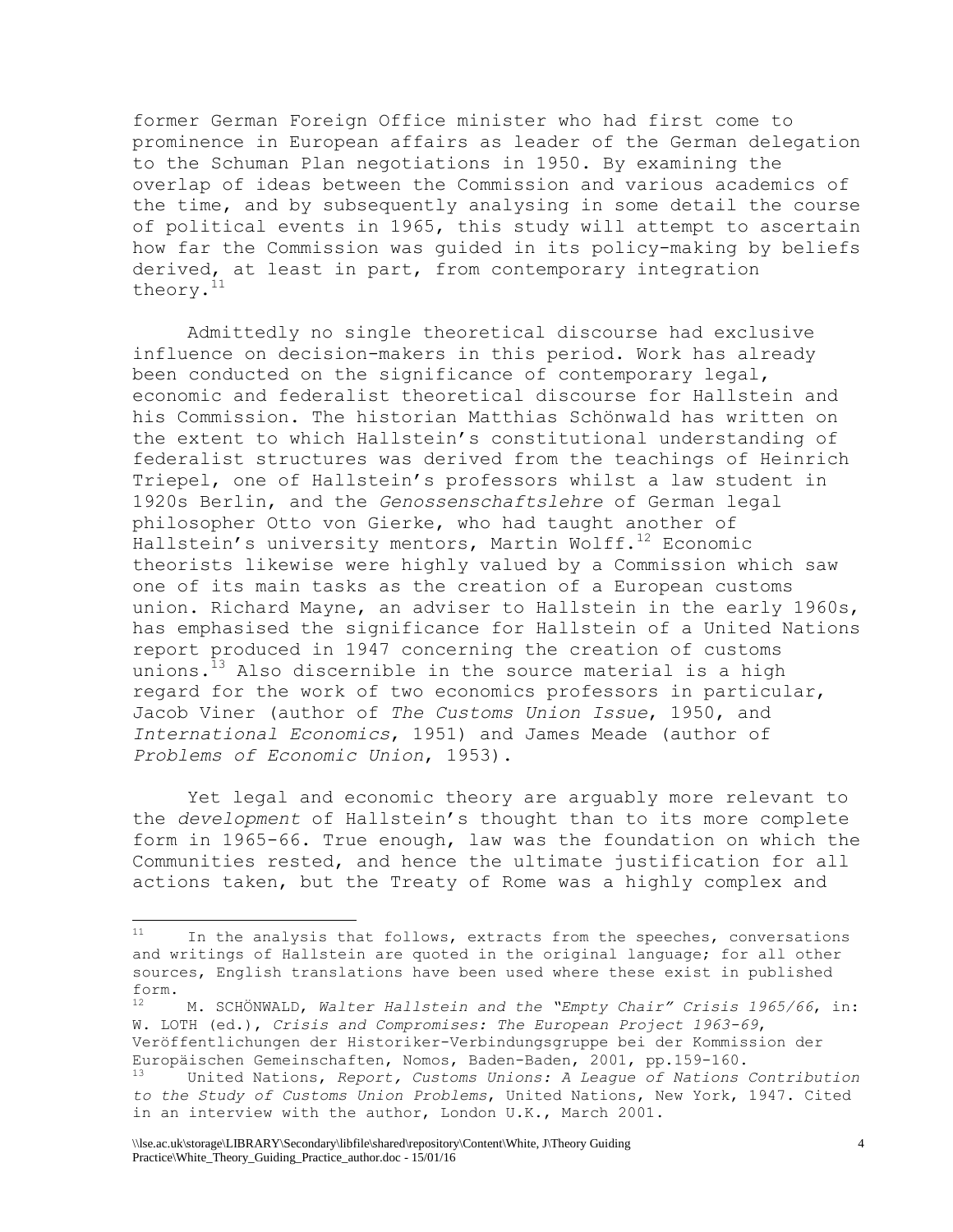nuanced agreement, and how one chose to interpret it would always be dependent upon factors that lay outside the field of law, dependent upon views held on political matters. Similarly, the specifics of economic integration could never constitute more than one dimension to the overall process of European integration. As Commission President, Hallstein thought of himself as far more than an economic coordinator for the six national governments. He saw his role primarily as a political one. Both economic and legal theory provide useful startingpoints for looking at the evolution of Hallstein's thinking on European integration, but if one wishes to understand the full nature of his thought then one must consider its political dimension also.

'Federalism', as expressed in the ideas of Monnet, was undoubtedly a crucial influence on Hallstein. Monnet's role in the founding of the European Coal and Steel Community meant that he and his ideas on European integration were always likely to be held in affection by members of the EEC Commission. His links to Hallstein were particularly close. As Hallstein explained in a BBC interview in spring 1972,

'It worked between us from the very first moment; we had the same – should I say – antenna, and so we have very rapidly become really intimate friends […] it's a personal friendship, an all-round friendship if I may say so'.<sup>14</sup>

The ways in which they articulated their strategies for constructing the new European order are strikingly similar. Both used the metaphor of a chain reaction to describe the integration process, $15$  and both felt that some kind of 'federalism by instalments' was the best way forward.<sup>16</sup> In the incrementalism of his approach, Hallstein clearly displays the legacy of his close association with Monnet. Ultimately, however, Hallstein was less restrained in his federalist ambitions than Monnet, a feature that the historian Matthias Schönwald has drawn attention to,  $17$ and one that is readily apparent when one looks at Hallstein's

 $14$ 14 Bundesarchiv Koblenz (BA) N 1266-2493.<br>15 J MONNET A Formant of Change in: Jo

<sup>15</sup> J. MONNET, *A Ferment of Change*, in: *Journal of Common Market Studies*, 1.3(1962), p.208; Hallstein in T. OPPERMANN (ed.), *Europäische Reden*, Deutsche Verlags-Anstalt, Stuttgart, 1979, p.541.

 $16$  J. MONNET, op.cit., p.208; W. HALLSTEIN, speech to the New York Council on Foreign Relations, March 1965, BA N 1266-1946, pp.5-6.

<sup>17</sup> M. SCHÖNWALD, *"The same – should I say – antenna": Gemeinsamkeiten und Unterschiede im europapolitischen Denken von Jean Monnet und Walter Hallstein (1958-63)*, in: A. WILKENS (ed.), *Interessen verbinden: Jean Monnet und die europäische Rolle der Bundesrepublik Deutschland*, Bouvier, Bonn, pp.269-297.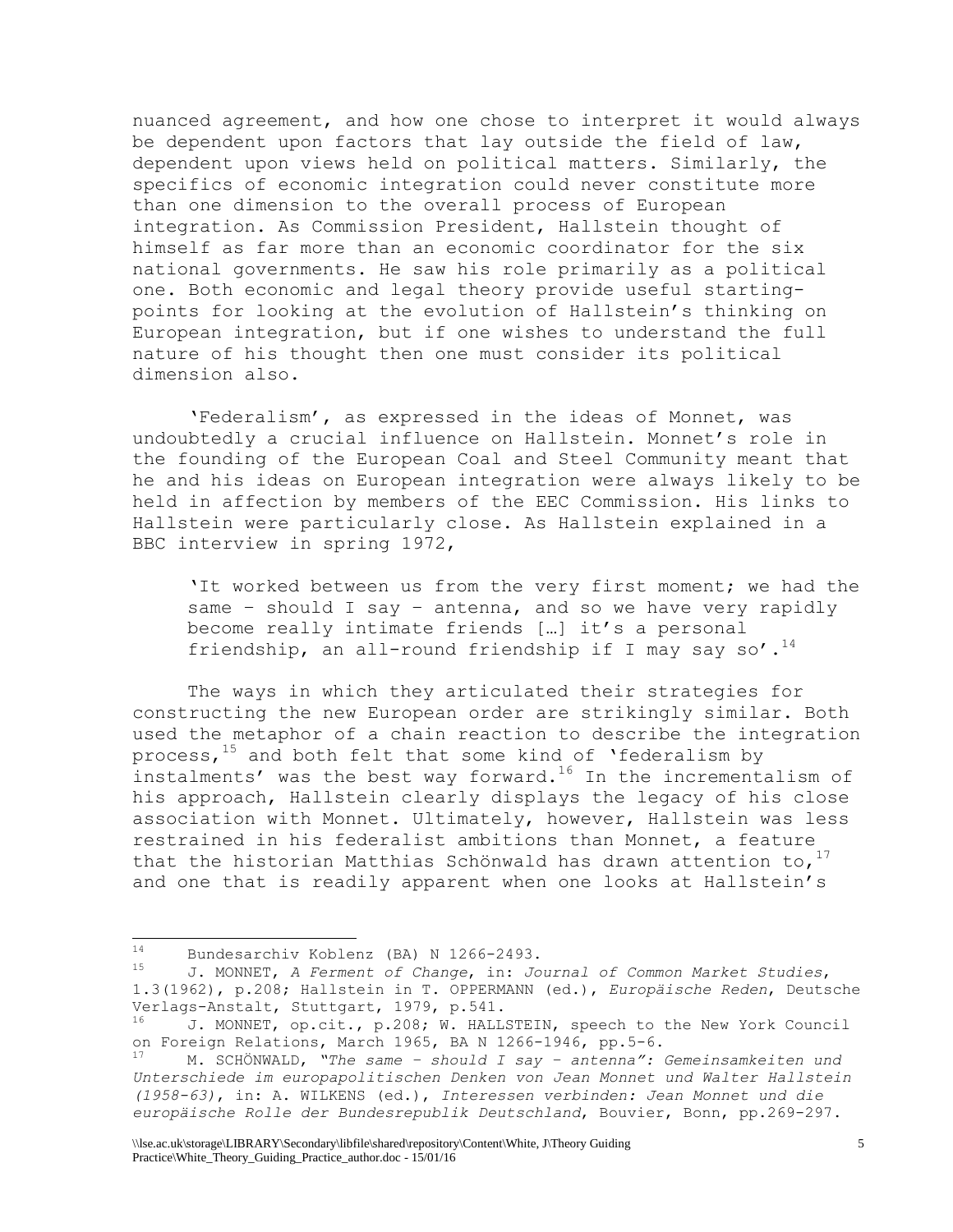speeches towards the mid-1960s.<sup>18</sup> Moreover, a reading of the sources suggests that there were dimensions to his understanding of political integration, especially by 1964-65, that cannot be classified in terms of the functionalist-federalist discourse of which Monnet was the most significant proponent. To view Hallstein as simply a disciple of Monnet is to neglect the complexity of his political thought in its mature form.

It is the discourse of 'neofunctionalism' – clusters of ideas, concepts and categorisations which had their origins in the work of a certain school of academic scholars – which, I wish to suggest, is needed to complete the survey of influences. This is particularly true in the light of new evidence which suggests that its significance for Hallstein, and for one of his advisers in particular, was considerably greater than has been recognised to date.

The type of discourse analysis used in the following approach has a number of distinctive methodological features: notably, the discourse under examination is assumed to be of a peculiarly *manufactured* quality; that is, with its origins lying primarily in the world of systematically devised ideas (the work of various integration theorists), rather than in 'ritualised social practices'<sup>19</sup> generative of patterns of thought and behaviour. It is not so much the discursive impact of Foucault's 'disciplines' (patterns of behaviour at the micro-level) which will concern us here; rather, the emphasis will be on the limiting power of specific modes of thinking at the macro-level. In this sense, perhaps the model which conforms most closely to the aims of this study was that presented by Alexander George as far back as 1969. The 'Operational Code', as it was known, sought to identify the 'instrumental' and the 'philosophical' beliefs of decision-makers – the former being the very kinds of belief which are discussed here. But methodologically (and not just in its brittle name!), the Operational Code betrays its origins in the 1960s behaviouralist movement, and perhaps George's most relevant advice is that 'questions of data and methods [should] be approached in an eclectic and pragmatic spirit'.<sup>20</sup> Paul Chilton has recently employed an updated version of this kind of

Compare J. MONNET, op.cit., p.206, where he portrays the Community structure as *sui generis* rather than federal, with Hallstein's speech to higher EEC officials, 30 September 1963 (BA N 1266-968, p.10), where he speaks of the Community as 'bereits … eine Quasi-Föderation'.

<sup>19</sup> M. HAJER, *The Politics of Environmental Discourse: Modernisation and the Policy Process*, Clarendon Press, Oxford, 1995, p.53. A. GEORGE, op.cit., p.221.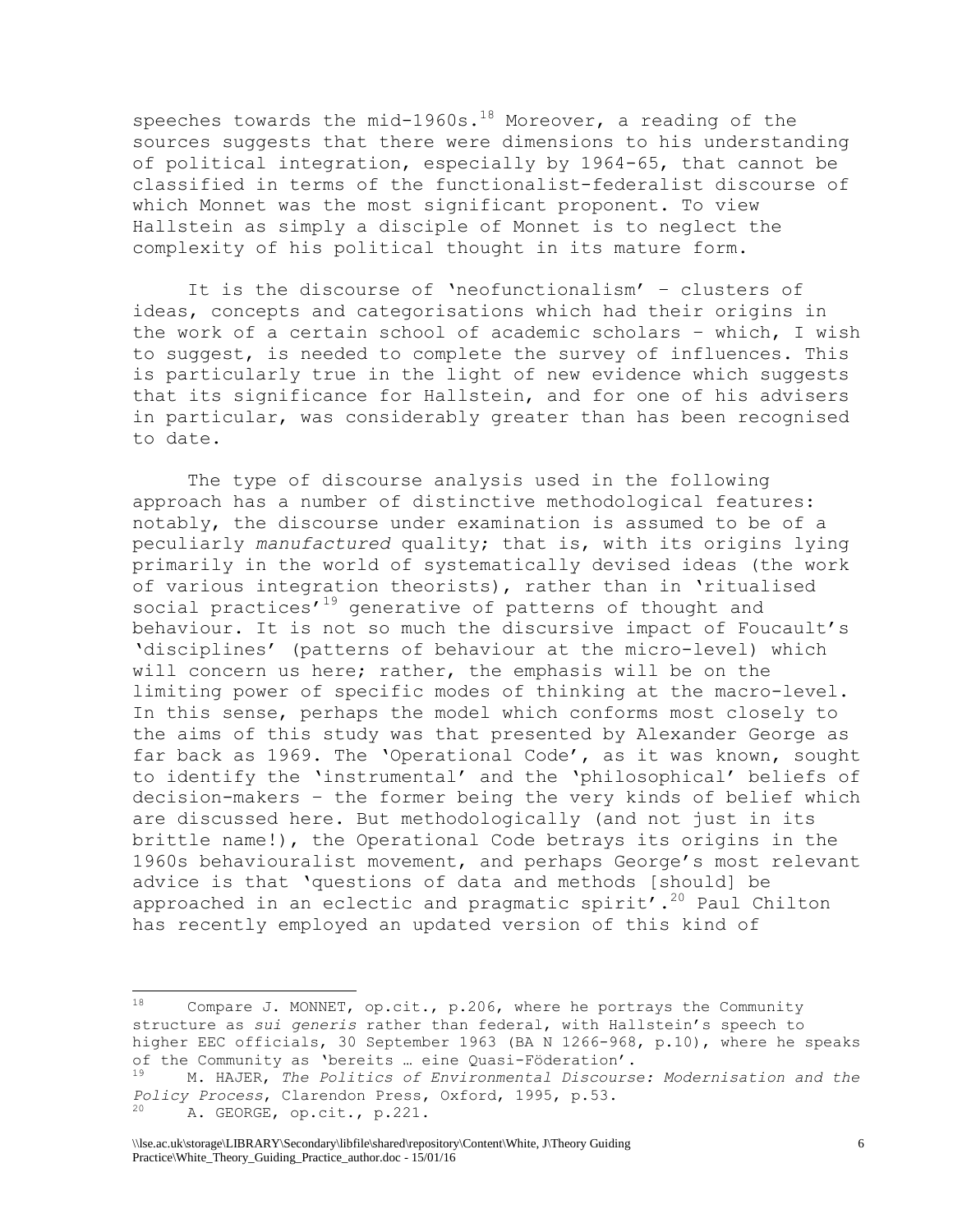discourse analysis in *Security Metaphors*, <sup>21</sup> a study of the significance of the metaphors employed by foreign policy advisers during the Cold War; but his approach, though it provides a valuable examination of the constraining effect of certain patterns of thinking, contains little that is analogous to the following attempt to link a specific theoretical discourse to the understanding of decision-makers.

#### **The Neofunctionalists and the Hallstein EEC Commission**

The principal figures of the neofunctionalist school were: Ernst Haas, professor at the University of California, Berkeley, author of the seminal 1958 book *The Uniting of Europe*, <sup>22</sup> and as such the recognised founder of the school; and Leon Lindberg, of the University of Wisconsin, author of several major works of neofunctionalist theory in the mid-1960s.<sup>23</sup> Also researching in Brussels at this time, in collaboration with Lindberg, was Stuart Scheingold, assistant professor at Wisconsin. These individuals constituted an academic school in the true sense: though there were certainly a number of differences of emphasis between them, their work was marked by fundamental agreement on all the essential questions of perspective, also by the use of a common body of descriptive terminology and by much cross-referencing with each others' work. $24$ 

Richard Mayne, speaking in his capacity as a former adviser to Hallstein and Monnet, has expressed some scepticism at the idea that this group of academics might have helped to shape the political understanding of those in the Commission.<sup>25</sup> As presented by Mayne, Hallstein's thought appears fundamentally the same as that of Monnet. Yet persuasive evidence has been discovered, and is reproduced here, suggesting that by 1965, i.e. after Mayne had left the Commission, the links between the academic school and the institution it was studying were strong.

<sup>21</sup> P. CHILTON, *Security Metaphors: Cold War Discourse from Containment to Common House*, Peter Lang, New York, 1996.

<sup>22</sup> E. HAAS, *The Uniting of Europe: Political, Social and Economic Forces, 1950-57*, Stevens & Sons, London, 1958.

<sup>23</sup> L. LINDBERG, *The Political Dynamics of European Economic Integration*, Stanford University Press, Stanford, 1963; *Decision-Making and Integration in the European Community*, in: *International Organization*, 19.1(1965), pp.56-80. For an overview of the neofunctionalists, see R. J. HARRISON,

*Neofunctionalism*, in: A.J.R. GROOM and P. TAYLOR (eds.), *Frameworks for International Cooperation*, Pinter, London, 1990, pp.139-150. Interview, op.cit.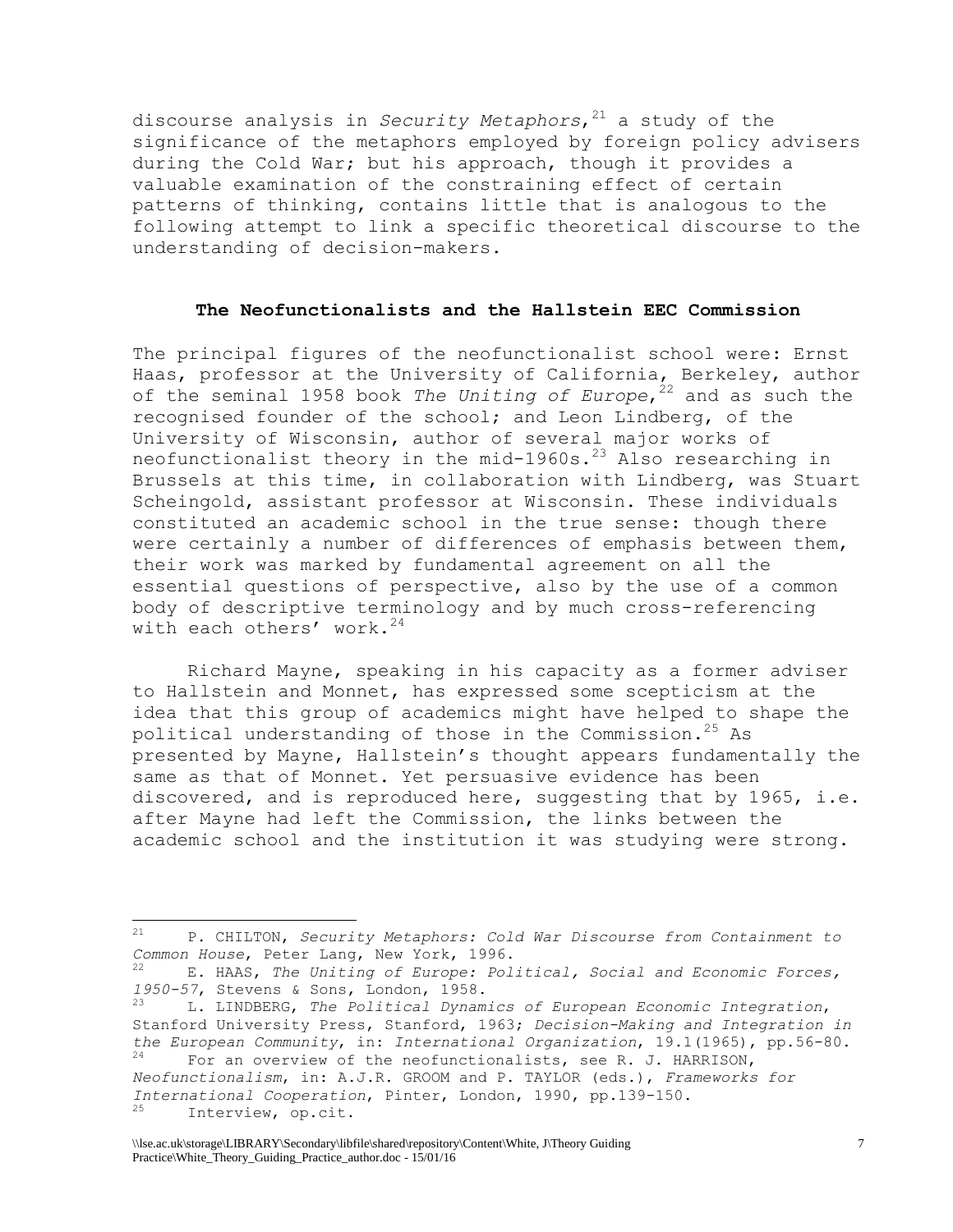The recollections of Stuart Scheingold, who was researching in Brussels between September 1964 and February 1965, provide a useful insight into the closeness of this relationship.<sup>26</sup> Scheingold recalls developing a number of contacts at the Commission during his period of research (in particular Claus-Dieter Ehlermann, an adviser in the Commission's Legal Service between 1961 and 1973). Significantly, Scheingold remembers lunching with Karl-Heinz Narjes – Hallstein's *chef de cabinet* from 1963 onwards – in the winter of 1964-65. At this lunch, Scheingold says, Narjes 'went out of his way' to ask him about neofunctionalist theory and to talk through its implications. Indeed, Narjes had apparently on another occasion met Scheingold's colleague Leon Lindberg. Most interestingly, on that occasion Narjes had reportedly left the academic with the impression that he viewed him and his neofunctionalist associates as 'consultants' on European integration.

The link between these political scientists and the Commission can be traced to the top of the institution. Ernst Haas' *Uniting of Europe* is to be found in the bibliography for the 1962 publication of Hallstein's Clayton lectures.<sup>27</sup> More significantly, while Hallstein does not explicitly mention the neofunctionalists in his prominent speeches, an examination of the notes for one speech in particular, his February 1965 address to students at Kiel University, reveals that their work was not only familiar to him, but also highly rated by him. Some early drafts of this lecture may be found amongst his papers in the Bundesarchiv.<sup>28</sup> The lecture will be frequently cited, since it resembles neofunctionalist thinking closely, is largely free of political rhetoric, dates to February 1965 – just before the crisis began – and also because much of the material is in Hallstein's own handwriting – a clear suggestion that it directly reflected his personal views.

In one of these drafts, written in the President's hand, one finds the following passage:

'Das Beste, was die politische Wissenschaft bisher zur Sammlung der Tatsachen, zur systematischen Analyse und zur Bewertung der Vorgänge beigetragen hat, kommt aus amerikanischer Feder. Ich denke besonders an die Schriften, die Leon N. Lindberg, Professor an der University of Wisconsin, unserm Phänomen gewidmet hat. Ich zitiere ihn

 $26$  $\frac{26}{27}$  Correspondence with the author, Seattle USA - Cambridge UK, May 2001. <sup>27</sup> W. HALLSTEIN, *United Europe, Challenge and Opportunity*, Harvard University Press, Cambridge Mass., 1962.

<sup>28</sup> BA N 1266-1004.

<sup>\\</sup>lse.ac.uk\storage\LIBRARY\Secondary\libfile\shared\repository\Content\White, J\Theory Guiding Practice\White\_Theory\_Guiding\_Practice\_author.doc - 15/01/16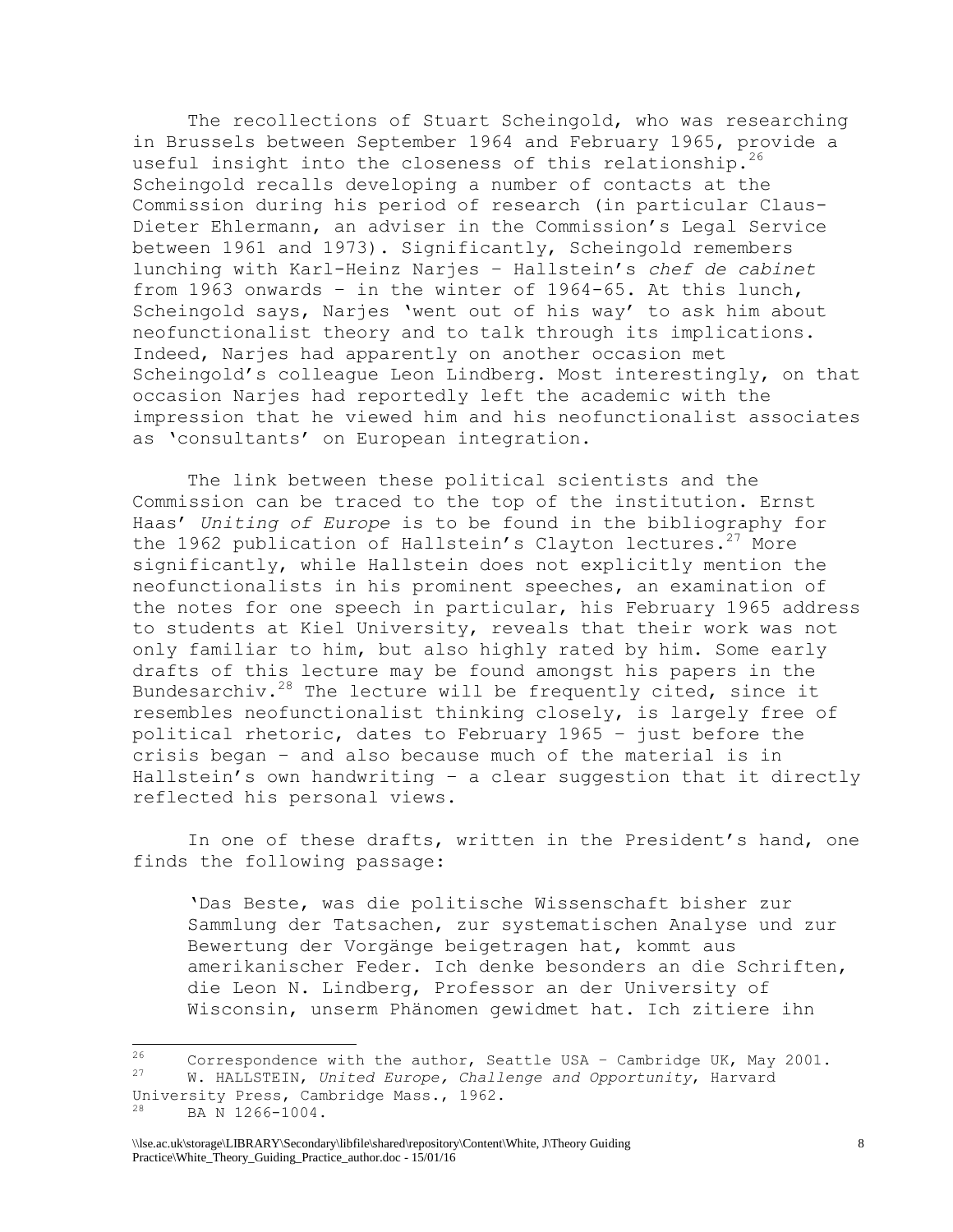gern, nicht nur wegen der Schärfe seiner Beobachtung und der konstruktiven Methode, sondern auch weil er besser als ich gegen den Verdacht der Befangenheit geschützt ist – als Außenstehender, als wissenschaftlicher Fachmann, als Nichteuropäer. In der positiven Würdigung des Funktionierens unseres Integrationsmechanismus will ich an keiner Stelle über ihn hinausgehen'.<sup>29</sup>

This is high praise indeed. Although the paragraph did not make it to the final version of the speech, the fact that Hallstein was contemplating it (and clearly, given the handwriting, doing so on the basis of personal reflection), also the extent to which he was so comprehensively identifying his own thought with Lindberg's neofunctionalism, surely is of considerable significance. It seems to justify the analysis of Commission texts from this period for traces of neofunctionalist theoretical discourse.

#### **The 'Logic' of European Integration**

By the mid-1960s, it was a central belief of Hallstein's that the process of European integration could be described as a 'logical' phenomenon. Since much earlier in his Commission presidency, Hallstein had been asserting that ostensibly economic issues were also essentially political. As he made clear in March 1962, 'die Realität unserer Gemeinschaft ist nicht wirtschaftliche Integration […], sondern […] wirtschaftspolitische Integration'.<sup>30</sup> However the idea of the 'logic of integration', *Sachlogik* as Hallstein called it, was more complex than this, and in its many facets bore remarkable similarity to the work of the neofunctionalists. Here was the theoretical means which enabled Hallstein to incorporate his early belief in the unity of the economic and political spheres into a more comprehensive account of the process of European integration.

It is possible that the term *Sachlogik* was coined for rhetorical purposes, as a means of justifying the various steps of the integration process to sceptical observers. Whatever the truth of this, the idea itself was in no way purely cosmetic. Robert Marjolin, in his memoirs, suggests that he himself was one of very few notable Commission figures who did *not* believe in the 'logic of integration':

<sup>29</sup> BA N 1266-1004, Fiche 3, section A7/8. For the authoritative identification of the handwriting here, I am indebted both to Richard Mayne and to Dr. Matthias Schönwald. T. OPPERMANN, op.cit., p.338.

<sup>\\</sup>lse.ac.uk\storage\LIBRARY\Secondary\libfile\shared\repository\Content\White, J\Theory Guiding Practice\White\_Theory\_Guiding\_Practice\_author.doc - 15/01/16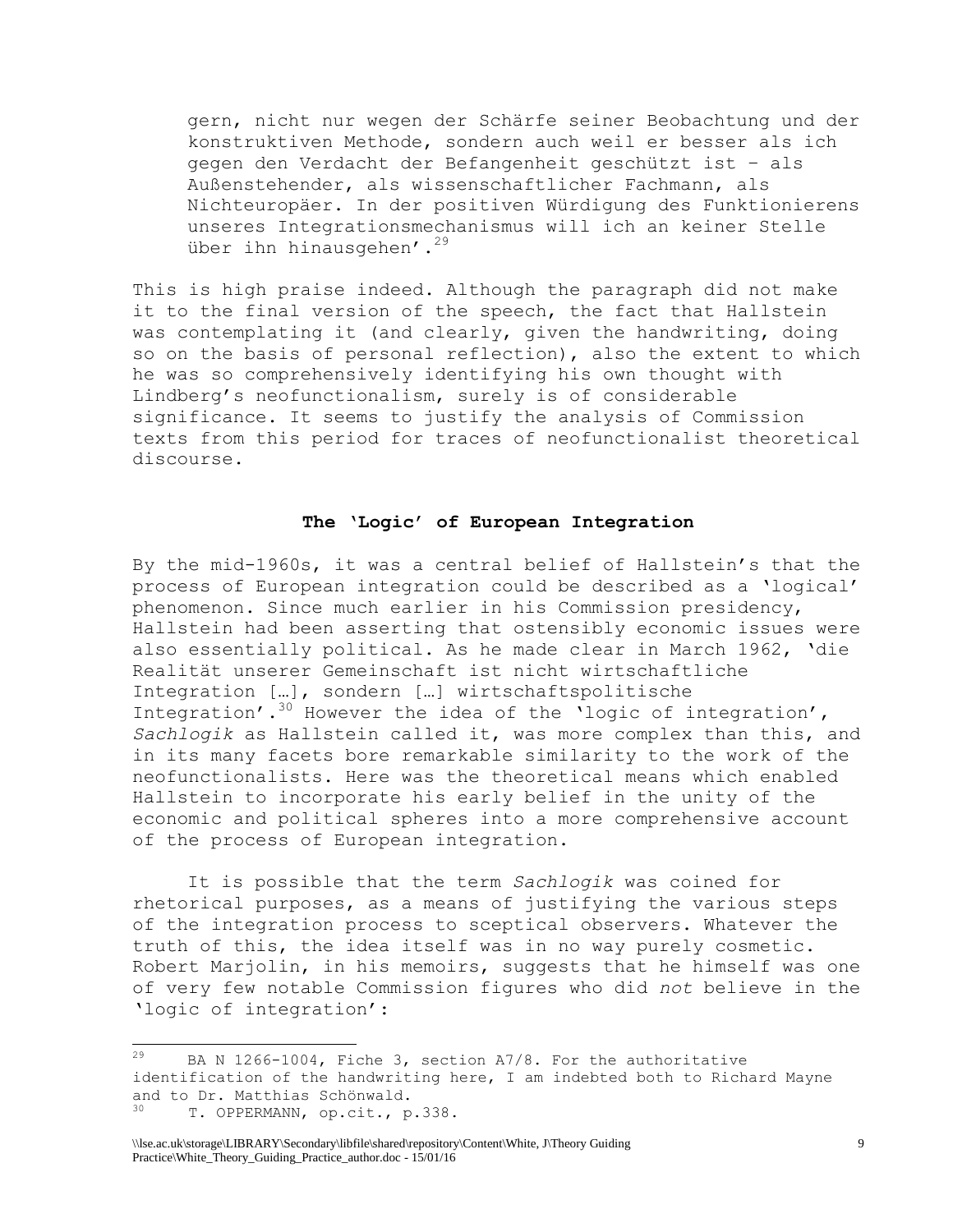'my own reaction […] was one of extreme scepticism. I did not believe in the 'engrenage' or 'spill-over' theory […] above all [because] it would be a fundamental error to think that a government having to contend with acute domestic problems, often threatening its very existence, could be constrained to take crucial decisions involving relinquishments of sovereignty, simply because an 'inner logic', the reality of which is moreover debatable, left it no other alternative'.<sup>31</sup>

The tone of these comments, somewhat confrontational and selfjustifying, would seem to indicate the dominance of the 'logicinterpretation' amongst his colleagues. That Hallstein retains the idea of *Sachlogik* in his 1969 political resumé, *Der unvollendete Bundesstaat*, suggests it was far more than a rhetorical device, that it was an axiomatic principle of his understanding of European integration.<sup>32</sup>

Belief in the 'logic' of integration, for both the neofunctionalists and for Hallstein, involved a series of key elements. Perhaps the most fundamental of these was the idea that integration could be explained almost entirely with reference to the material 'interests' of the parties involved. This view was expressed by Haas in 1958, when he wrote that 'major interest groups as well as politicians determine their support of, or opposition to, new central institutions and policies on the basis of a calculation of advantage'.<sup>33</sup> In his lecture at Chatham House in December 1964, Hallstein talks of the Community as being founded on 'the balancing of individual interests and Community interests', whilst in his Kiel lecture Hallstein talks of 'Menschen, von Interessen bewegt' and goes so far as to employ the English term 'vested interests'.<sup>34</sup> Further shared vocabulary may be found: 'interest coalition' is a term which the neofunctionalists were prone to using, and one which may be found occasionally in the texts of Hallstein.<sup>35</sup> The term 'package deal' (in the sense of the packaging of competing interests into a

<sup>31</sup> R. MARJOLIN, *Architect of European Unity: Memoirs 1911-86*, Weidenfeld & Nicholson, London, 1989, p.266.

<sup>32</sup> W. HALLSTEIN, *Der unvollendete Bundesstaat: Europäische Erfahrungen und Erkenntnisse*, Econ Verlag, Düsseldorf/Vienna, 1969, pp.20-24; p.61.

 $\frac{33}{14}$  E. HAAS, op.cit., p.xiv.

 $34$  T. OPPERMANN, op.cit., p.510; pp.535-536.

HALLSTEIN, lecture, Johns Hopkins University, Bologna, 15 May 1965, BA N 1266-1017, p.9.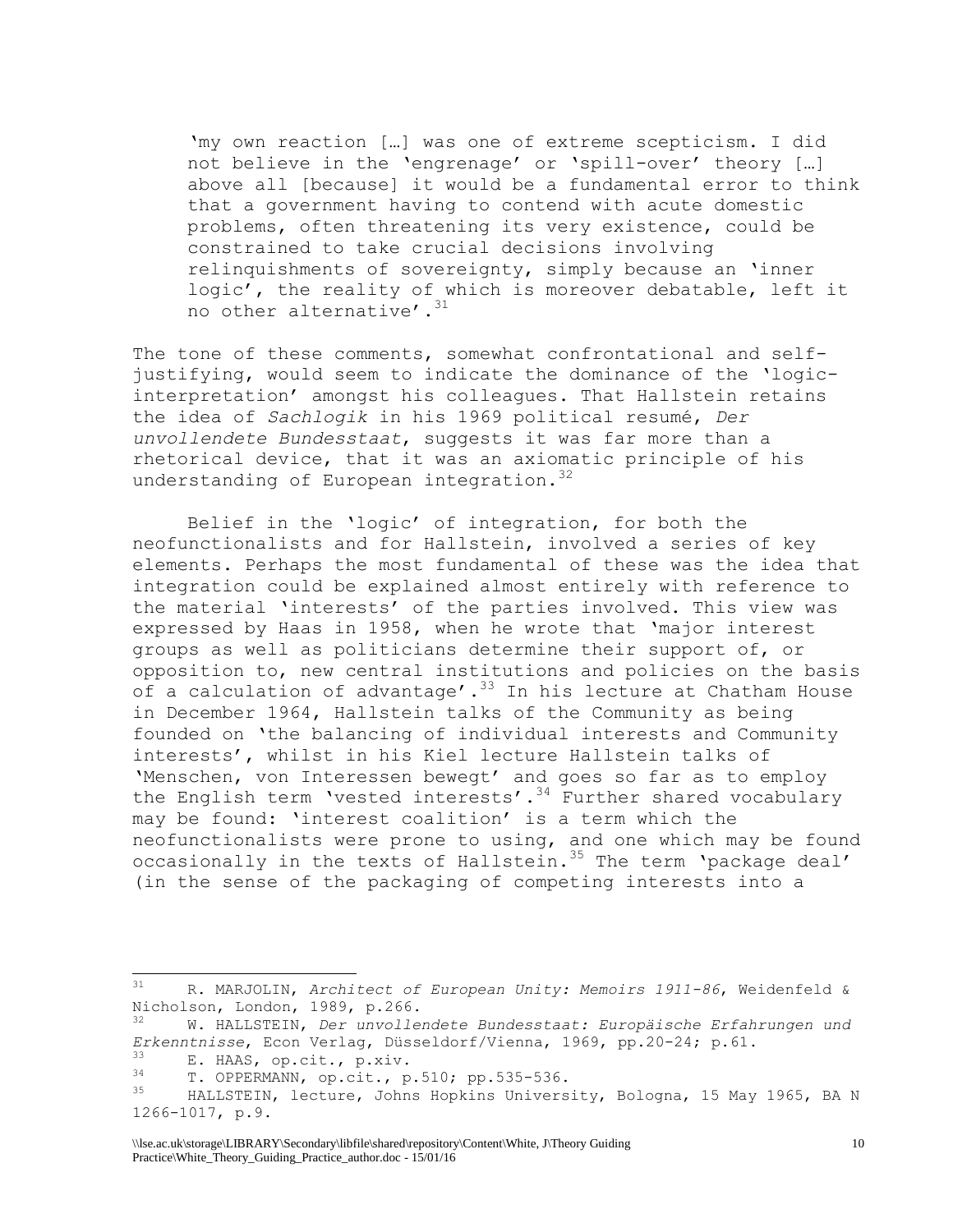single agreement) is one which Scheingold links to Lindberg,  $36$ and is used by Hallstein, in English, in his Kiel lecture.  $3^7$ 

The second major area of overlapping ideas can be described as belief in the 'logic of spill-over', as explained by Lindberg in 1963: 'the initial task and grant of power to the central institutions creates a situation or series of situations that can be dealt with only by further expanding the task and the grant of powers'.<sup>38</sup> The idea of 'expansive tasks' which Lindberg outlines is reproduced by Hallstein in a speech in October 1964: he states that

'jedes gemeinschaftliche Handeln schafft zugleich wieder die Gründe, die Notwendigkeiten für weiteres gemeinschaftliche Handeln […]. Täglich wächst der Kreis der Aufgaben, denen nur eine gemeinschaftliche Zusammenarbeit gerecht werden kann $^{\prime}$ .<sup>39</sup>

Concern with the 'logic' of the enterprise had implications for the tactics and strategy with which integration was to be pursued. In several of his works, Haas describes three methods of resolving disputes: the 'lowest common denominator' method, 'splitting the difference', and 'upgrading the common interest'.<sup>40</sup> Lindberg follows Haas in this categorisation in 1963, and explores the implications of each method.<sup>41</sup> It appears to be exactly these three different methods of conflict resolution which Hallstein outlines in his Kiel lecture under the headings 'ein quantitativer Kompromiß', a 'sowohl als auch' approach and 'eine Synthese neuer Elemente'.<sup>42</sup> Interestingly, Hallstein adds that conflict resolution is the very essence of the Community, a source of progress rather than potential danger:

'Die elementarste Kraft jeder Gemeinschaft ist die Verschiedenheit der Partner. […] Jeder Sieg des Gemeinsamen über das Besondere macht sie härter'.

 $36$ <sup>36</sup> S. SCHEINGOLD, *De Gaulle versus Hallstein: Europe picks up the pieces*, in: *The American Scholar* 35(1966), p.480.

 $T.$  OPPERMANN, op.cit., p.538.<br>38  $T.$  TIMPERS, The Palitical Pro

<sup>38</sup> L. LINDBERG, *The Political Dynamics* …, op.cit., p.10.

W. HALLSTEIN, Rome, opening session of the  $7<sup>th</sup>$  Conference of European Local Authorities, T. OPPERMANN, op.cit., pp.490-494.  $40$  E. HAAS, 'International Integration: The European and Universal Process', *International Organization* 15(3) 1961, p.369; *Beyond the Nation-State: Functionalism and International Organization*, Stanford University Press, Stanford, 1964, p.111.

<sup>41</sup> L. LINDBERG, *The Political Dynamics*, …, op.cit., p.12.

T. OPPERMANN, op.cit., p.536.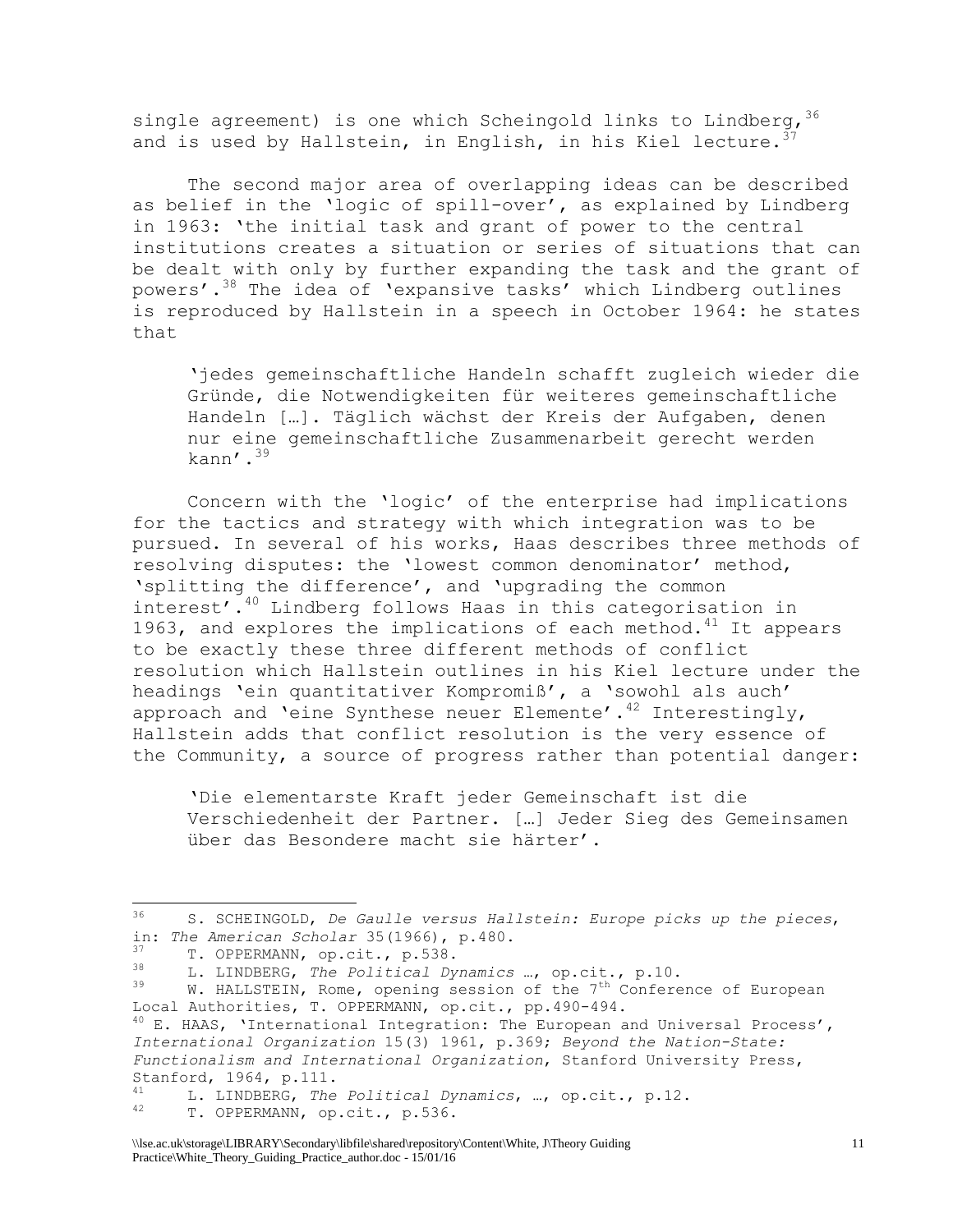The concern to balance 'interests', to accommodate them within 'package deals', was indicative of a general inclination to deal with issues as a bundle, rather than individually. Here was another point of overlap between Hallstein and the neofunctionalists. If one believed in the logic of integration, it followed that one could never view a problem in isolation, but had to see it as part of a series of issues to be addressed. This, as Scheingold made clear, was germane to the logicperspective:

'the packaging of proposals as documented by Leon Lindberg […] calls for the simultaneous advance in interlocking areas […]. The packaging process is thus grounded on the logic of integration'.<sup>43</sup>

Hallstein seems to have been well aware of this imperative: one finds him using such words as 'synchronisation',  $44$ 'equilibrium',<sup>45</sup> and 'der innere Zusammenhang aller Bereiche der Wirtschaft und der Wirtschaftspolitik'<sup>46</sup> to explain the need for packaging problems. There was an inner connection between all fields of integration, a connection which had to be 'respected'.<sup>47</sup>

Indivisible from a belief in the logic of spill-over was a tendency to view the integration process as in some sense inevitable. 'Spill-over', as the concept was understood at the time, was inherently unidirectional – there was no notion of 'spill-*back*' – and to believe in it was to believe that political integration was ultimately a predestined fact, whatever reverses it might suffer along the way. This sense of inevitability has been highlighted by Schönwald, $48$  and there is much in the source material to corroborate it. In his Kiel lecture, for example, Hallstein uses the *Sachlogik* idea to set out 'die Gründe für die Nützlichkeit, die Notwendigkeit, die Unabwendbarkeit der europäischen Einheit'. 'Wie die Vollständigkeit des Alphabets,' he explains, 'gibt es eine innere Einheit aller Wirtschaftspolitik, die stärker ist als alle Willkür politischer Gewalten'. $49$  The simile is significant, for it suggests an

<sup>43</sup> 43 S. SCHEINGOLD, op.cit., p.480.

<sup>44</sup> See W. HALLSTEIN, *Where the Common Market Stands Today*, in: *Community Topics 13*, Information Service of the European Communities, London, 1964.  $^{45}$  Lecture, Johns Hopkins University, op.cit., BA N 1266-1017, p.28. Lecture, Kiel University, op.cit., BA N 1266-1004. In the published version of the lecture, the phrase is 'der unlösliche innere Zusammenhang aller Einzelmaßnahmen der Wirtschaftspolitik' (T. OPPERMANN, op.cit., p.538). <sup>47</sup> T. OPPERMANN, op.cit., p.541.

<sup>&</sup>lt;sup>48</sup> M. SCHÖNWALD, "The same – should I say ..., op.cit., pp.296-297.

T. OPPERMANN, op.cit., p.524; p.537.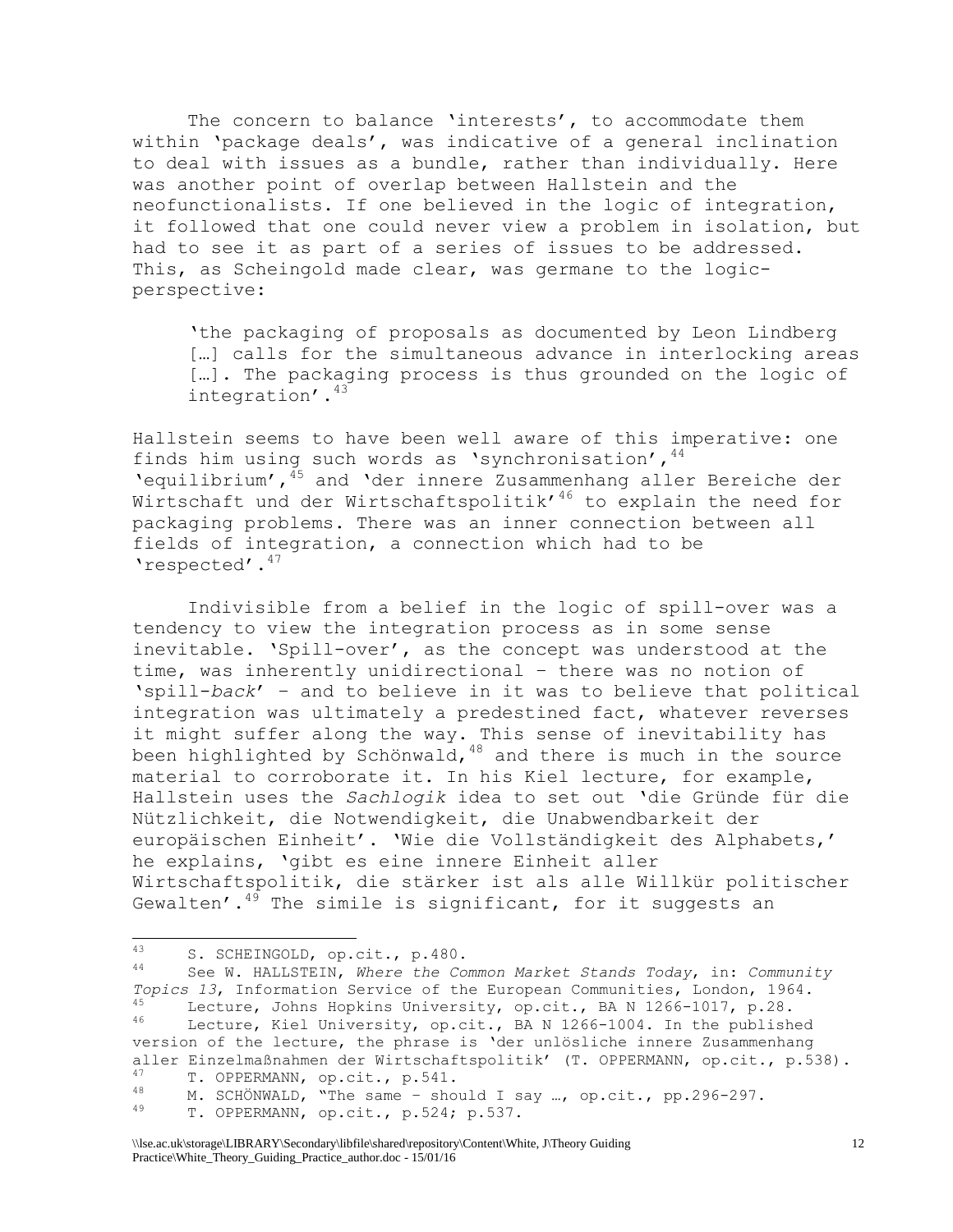indivisible whole which is impenetrable, invulnerable to hostile external forces.<sup>50</sup> (The simile evidently pleased Hallstein, for he reproduced it verbatim in *Der unvollendete Bundesstaat*).<sup>51</sup> Such a perspective must surely have guided his thinking on the extent to which president de Gaulle of France, the major troublesome political power, would ever successfully be able to challenge the advance of European integration.

Of course, Hallstein and his speech-writers were always careful to stress that European integration was *not* an inevitable process, that it depended on political will. Much the same linguistic formula is used to make this point each time: 'these things did not happen automatically: in politics, nothing does'; $52$  'let me stress that I am not suggesting that all this will follow automatically or without snags. In politics nothing does'.<sup>53</sup> But the mantra is unconvincing. As Robert Marjolin recalled:

[for Hallstein and those who shared his perspective], federal Europe was within reach, if the political will were there. Practically speaking, once the first step had been taken in this direction, events would necessarily follow on from one another and inevitably lead to the desired result. This is the gist of the so-called theory of 'engrenage', of the 'spill-over effect'.<sup>54</sup>

It should perhaps be added that a belief in the 'logic of integration' was likely to presage an interpretation of history which confirmed it. One sees hints of this in Hallstein's Chatham House lecture, when he details how the success of the Common Market generated new circumstances conducive to further economic

<sup>50</sup> <sup>50</sup> For a discussion of the significance of metaphor choice in political discourse, see P. CHILTON (op.cit., Chap.2). Of the various types of cognitive schema that Chilton identifies, the 'alphabet metaphor' which Hallstein uses here, with its connotations of interior and exterior, would seem to be a 'container' schema, implying 'protection from, or resistance to, external forces' (p.51). Its usage perhaps indicates a disposition on Hallstein's part, despite what he asserts elsewhere on the unity of the economic and political spheres, to see the process of European integration as separate and protected from the realm of arbitrary high politics.<br>51 W. Willowsky Day Havellandate Bunde

<sup>51</sup> W. HALLSTEIN, *Der Unvollendete Bundesstaat* …, op.cit., p.20. <sup>52</sup> W. HALLSTEIN, *Economic Integration and Political Unity in Europe*, in: *Community Topics 2*, Information Service of the European Communities, London,  $1961, p.11.$ 

<sup>53</sup> W. HALLSTEIN, *United Europe* …, op.cit., p.166. See also T. OPPERMANN, op.cit., p.491, and W. HALLSTEIN, *Europe in the Making*, George Allen & Unwin, London, 1972, p.46.

<sup>54</sup> R. MARJOLIN, *Architect of European Unity* …, op.cit., p.265.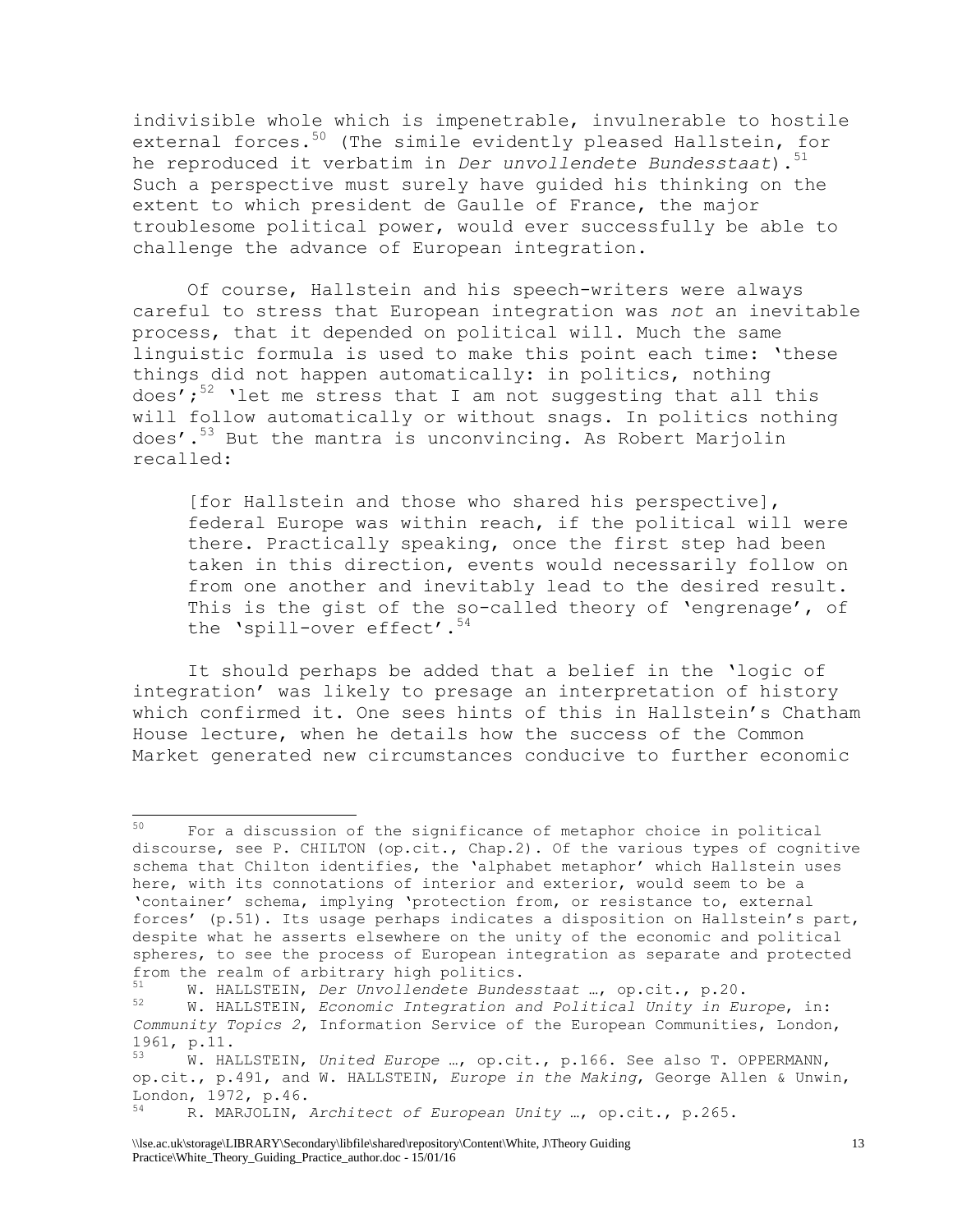integration.<sup>55</sup> One may assume that in early 1965, after the reasonably successful deal on cereal prices in December 1964, belief in the 'logic of integration' was seen to have been vindicated. $56$  A sense of the inevitability of the integration process was therefore, in parallel with the notion of the 'logic of integration', at its peak in the early months of 1965.

Finally, a shared perspective on the role to be played by economic, bureaucratic and political elites in the process of spill-over may be found. For both the neofunctionalists and Hallstein, the need to create new identities and to change the loyalties of elite groups was one of the fundamental tasks of the integration project. The neofunctionalists called this shifting of loyalties the 'system transformation effect'.<sup>57</sup> This was a term which Hallstein included in his Kiel lecture.<sup>58</sup> It is there in the hand-written version of the lecture. It is also to be found in an abridged version published in the April 1965 edition of *EEC Bulletin* where, although several sections of the speech are cut, the phrase 'system transformation effect' is retained, a move that suggests its inclusion in the original lecture was not just tokenism designed to appeal to students of political science, but that it was considered of genuine explanatory worth.

The developed form of this belief in the 'logic' of integration, comprising the various points examined above, is not present in Hallstein's earliest texts. One does not find mention of *Sachlogik*, for example, with its cognitive (rather than purely economic) connotations, in Hallstein's 1961 lectures at Tufts Massachusetts, even though these deal with 'The Economics of European Integration' and 'The Politics of European Integration' and are directed at academic audiences – precisely where one might have expected to find it. One hears of the logic of *economic* integration, which is 'compelling and inexorable', but in 1961 this is not yet extended into the social and political spheres.<sup>59</sup> Nor does one find it in another academic lecture in 1961, 'Wirtschaftliche Integration als Faktor politischer

<sup>55</sup>  $^{55}$  T.OPPERMANN, op.cit., p.512.<br> $^{56}$  For a summary of these negot

For a summary of these negotiations and the positive response to their conclusion, see M. CAMPS, *European Unification in the Sixties: From the Veto to the Crisis*, Oxford University Press, Oxford, 1967, pp.23-28. Note also Camps' observation (p.35) that Hallstein was, by spring 1965, in the wake of the successful resolution of several protracted sets of negotiations, prone to 'confuse crises with progress'.<br>57 **INAMO** IINDREC localion

<sup>1</sup>Name LINDBERG, 'Decision-Making', pp.58-60. was not jet quoted: 1name, editor, place date 58 T. OPPERMANN, op.cit., p.525.

<sup>59</sup> W. HALLSTEIN, *United Europe* …, op.cit., p.58.

<sup>\\</sup>lse.ac.uk\storage\LIBRARY\Secondary\libfile\shared\repository\Content\White, J\Theory Guiding Practice\White\_Theory\_Guiding\_Practice\_author.doc - 15/01/16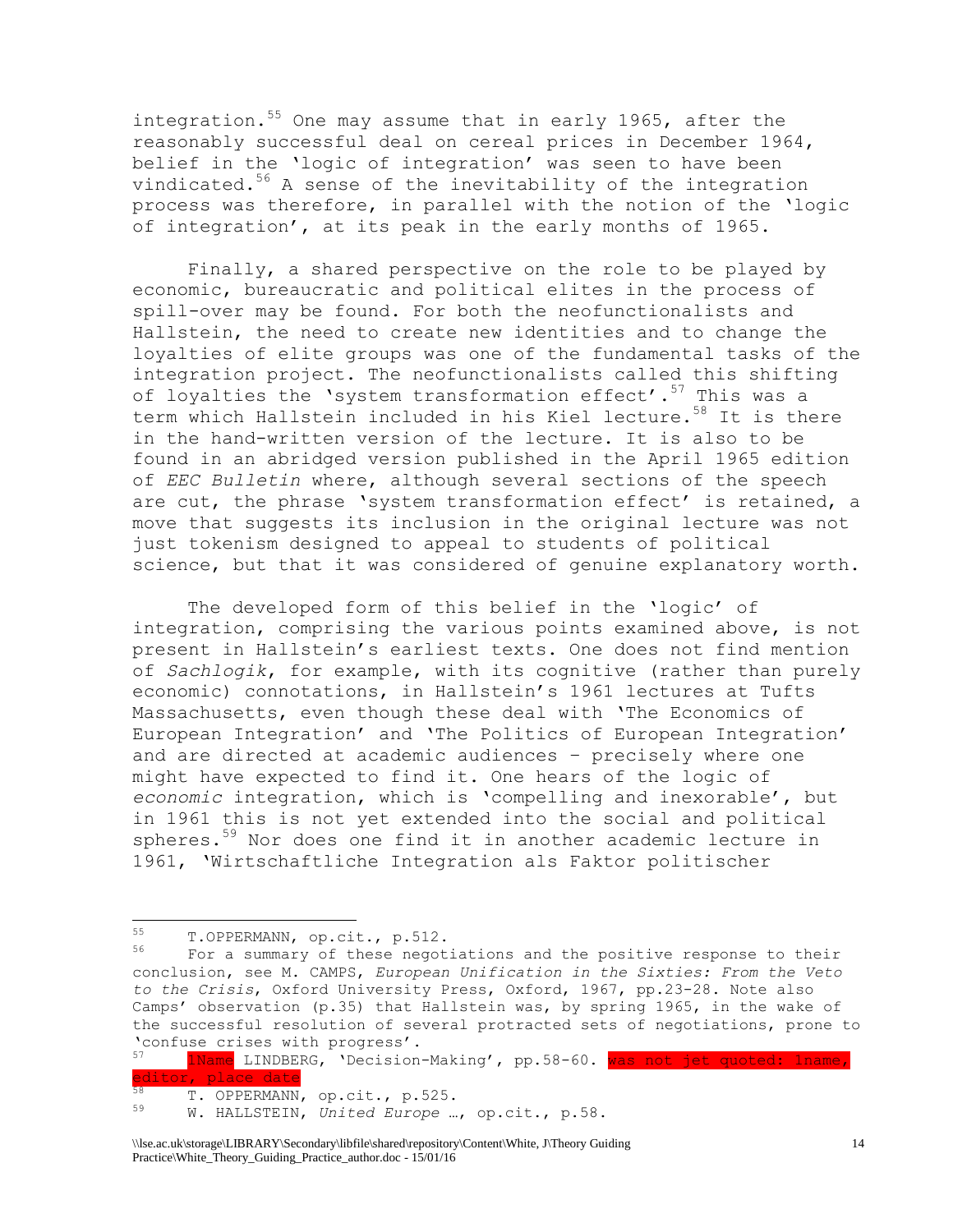Einigung', given at Freiburg University.  $60$  Around 1962, one sees the introduction of the word 'Zwang' into speeches – 'ein logischer Zwang'; 'mit einem inneren Zwang ergibt sich […] die Notwendigkeit des Aufbaus einer eigenen Wettbewerbsordnung'. 61 But only from around 1964 onwards (after the publication, one should note, of Lindberg's *Political Dynamics of European Economic Integration*) is the logic of spill-over, political and social as well as strictly economic, to be found in the sources.

As has already been emphasised, the relationship between the neofunctionalists and the Commission was reciprocal, and part of the correlation in perspectives must be due to the fact that the former were modelling their studies on the work of the latter. Basic notions of spill-over predated the neofunctionalists and are present in the earlier discourse of Monnet and Hallstein himself; by repeating and developing these the neofunctionalists were simply reinforcing beliefs which were, in outline form, already in circulation. Equally, it must not be assumed that Hallstein and his speechwriters adopted neofunctionalist theory wholesale once it came to their attention. Hallstein was never 'a neofunctionalist'. What can be observed, rather, is what one might call a series of 'organising beliefs', beliefs about the very nature of the process of European integration and the role of the Commission within it, which bear many of the essential elements of the neofunctionalist discourse – the vocabulary, and with the vocabulary many of the key ideas. On the basis of the above these can be recapitulated as beliefs in: a) the determining integrative pressure of material interests; b) the logic of spill-over; c) a strategy of treating problems collectively, and a specific set of tactics for resolving disputes; d) the virtual inevitability of the integration process (and a view of history that confirmed this); and e) the need to transfer the loyalties of the economic, bureaucratic and political elites to the Community level.

These beliefs were not, perhaps, without a degree of selfcontradiction in places. To what extent, for example, was it reasonable to articulate one's political goals, and seek to engineer them, if one saw the progress of integration as being led by an anonymous material logic? Indeed, might not a stated aim interfere with the conduct and policy-making of certain other actors, and hence disrupt the flow of this material logic? These beliefs did not necessarily form a coherent whole, but nonetheless do seem to have played a significant role in shaping the way the integration process was conceptualised by certain key

<sup>60</sup>  $^{60}$  T. OPPERMANN, op.cit., pp.243-254.

<sup>61</sup> Ibid*.*, p.338; p.375.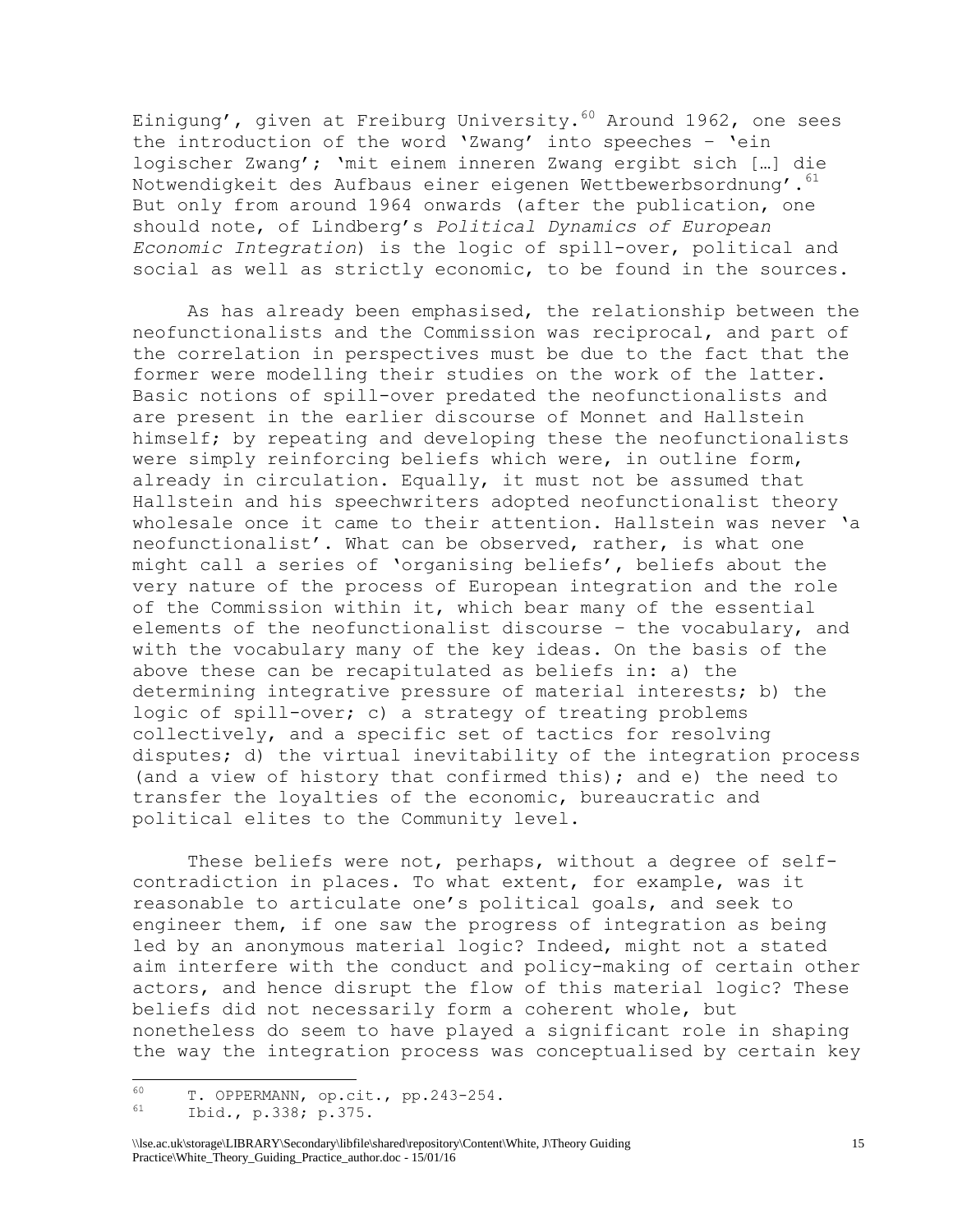figures in the Commission towards the spring of 1965 – Hallstein and, one may infer from his contact with Lindberg, Hallstein's *chef de cabinet* Karl-Heinz Narjes.

#### **The Commission and the 'Empty Chair' Crisis, 1965/6**

The background to the 1965 crisis was as follows. The first five years of Hallstein's presidency of the EEC Commission, from 1958 to the end of 1962, had been a period of some considerable success. Progress on the steps towards integration time-tabled in the Treaty of Rome had been such that, in October 1962, the Commission had predicted that the customs union would be completed three years ahead of schedule, by 1 January 1967. $^{62}$  In January 1963, the first major difficulties of the Community's short history arose when de Gaulle vetoed the British application for Community membership. This was an unpopular move amongst all the other five member states, and an impasse was resolved only by virtue of a package deal that tied further negotiations on the British question with progress in matters important to the French – most notably, agriculture. Thus it was that one of the most significant issues in Community affairs in the period which interests us here was integration in agricultural matters, and the establishment of a Common Agricultural Policy (CAP).

Progress was slow for much of 1964. The setting of a common price for cereals had developed into something of a stumbling block, and the French, anxious to see advances made, had become agitated. Alain Peyrefitte, the French minister of Information, had announced in *Le Monde* on 22 October 1964 that France would 'cease to participate' in the EEC if the common market for agriculture 'was not organised as it had been agreed that it would be organised'.<sup>63</sup> There was a general sense of relief, therefore, when, on 15 December of that year, a deal on cereal prices was finally agreed. This left the *financing* of the CAP as the next major issue on the agenda, proposals on which the Council of ministers asked the Commission to have ready by the end of March 1965.

The Commission's response to this request forms the central subject of our analysis, for it was these proposals that ultimately sparked the so-called 'Empty Chair' crisis. As asked, the Commission put forward regulations on the financing of the common agricultural fund; but, controversially, it introduced two

<sup>62</sup> <sup>62</sup> See the *Memorandum on the Action Programme of the Community for the 2nd Stage*, Brussels, 24 October 1962, in: *EEC Bulletin*, 12.8(1962). <sup>63</sup> M. CAMPS, op.cit*.*, p.17.

<sup>\\</sup>lse.ac.uk\storage\LIBRARY\Secondary\libfile\shared\repository\Content\White, J\Theory Guiding Practice\White\_Theory\_Guiding\_Practice\_author.doc - 15/01/16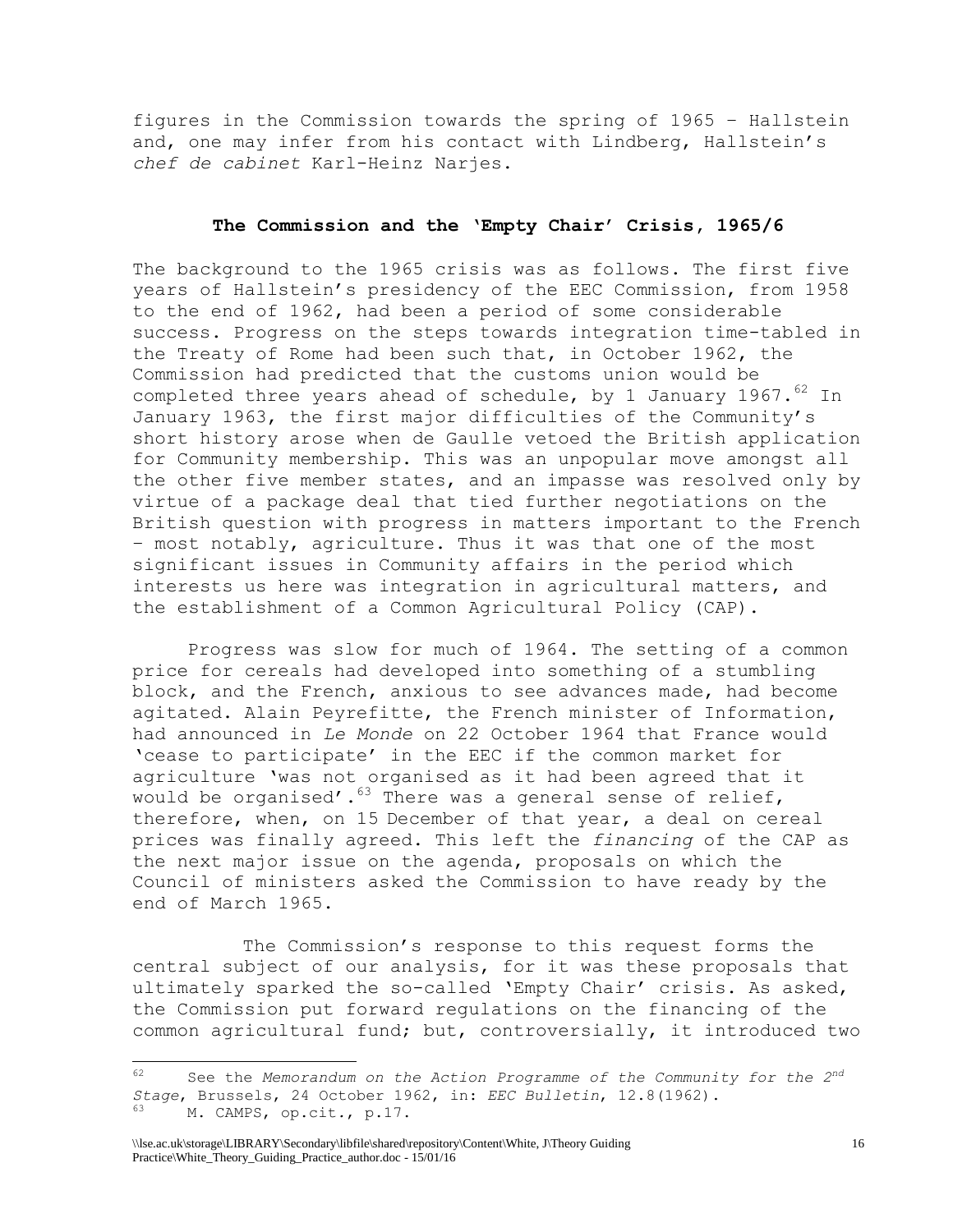extra dimensions to its proposals, beyond what the Council of ministers had specifically been looking for. First, it included provisions for replacing the system based on member states' financial contributions with one that allowed the Community to have its *own* financial resources, to be raised through tariffs on industrial imports as well as frontier price-equalisation levies on agricultural products. In proposing this the Commission was greatly enhancing the financial powers of the Community (and thus of itself); it was also directly snubbing previous French policy on the question of own resources, which had been to have them drawn instead from frontier levies and tariffs on agricultural imports alone – the rationale being presumably that, if own resources were to be introduced at all (and it is probable that the French had little enthusiasm for them in any form), it would be Germany and, potentially, Britain that would be the main contributors. Second, the Commission proposed that, so as to regulate the new powers it would now wield through these own resources, the European Parliament be given new authority to oversee the Community budget (a move which would require modification of Articles 201 and 203 of the Rome Treaty).

The 31 March 1965 proposals thus contained three elements, rather than the original single element – proposals on the financing of the CAP – envisaged by the Council of ministers. The French, interpreting this as a bid for power, reacted angrily when the proposals were put before the Council of ministers for discussion in June of that year, and ultimately refused to negotiate any further. In July, de Gaulle withdrew the French representatives from the Council in protest, leaving the French chair empty. It would remain so until January 1966, leaving the other Five to conduct only the most routine of Community business. The Community was essentially paralysed for six months.

What, then, caused the Commission to formulate its proposals in such far-reaching fashion? The French had already made it clear in the course of 1964 that they would not accept the extension of Commission and European parliamentary powers $64 - so$ why did the Commission create a package linking that which the

<sup>64</sup> <sup>64</sup> See H. VON DER GROEBEN, *The European Community: the Formative Years (1958-66)*, Office for Official Publications of the European Communities, Luxembourg, 1985, p.260. He paraphrases the warnings of French Foreign minister Couve de Murville in autumn 1964. See also de Gaulle, in a press conference 31 January 1964, where he sets out what he sees as the proper distribution of power within the Community: 'executive power and duty belongs to the governments alone', with the Commission being in no sense an 'executive', but 'a meeting, however qualified it may be, of international experts' (cit. in L. de MÉNIL, *Who Speaks for Europe? The Vision of Charles de Gaulle*, Weidenfeld & Nicholson, London, 1977, p.147).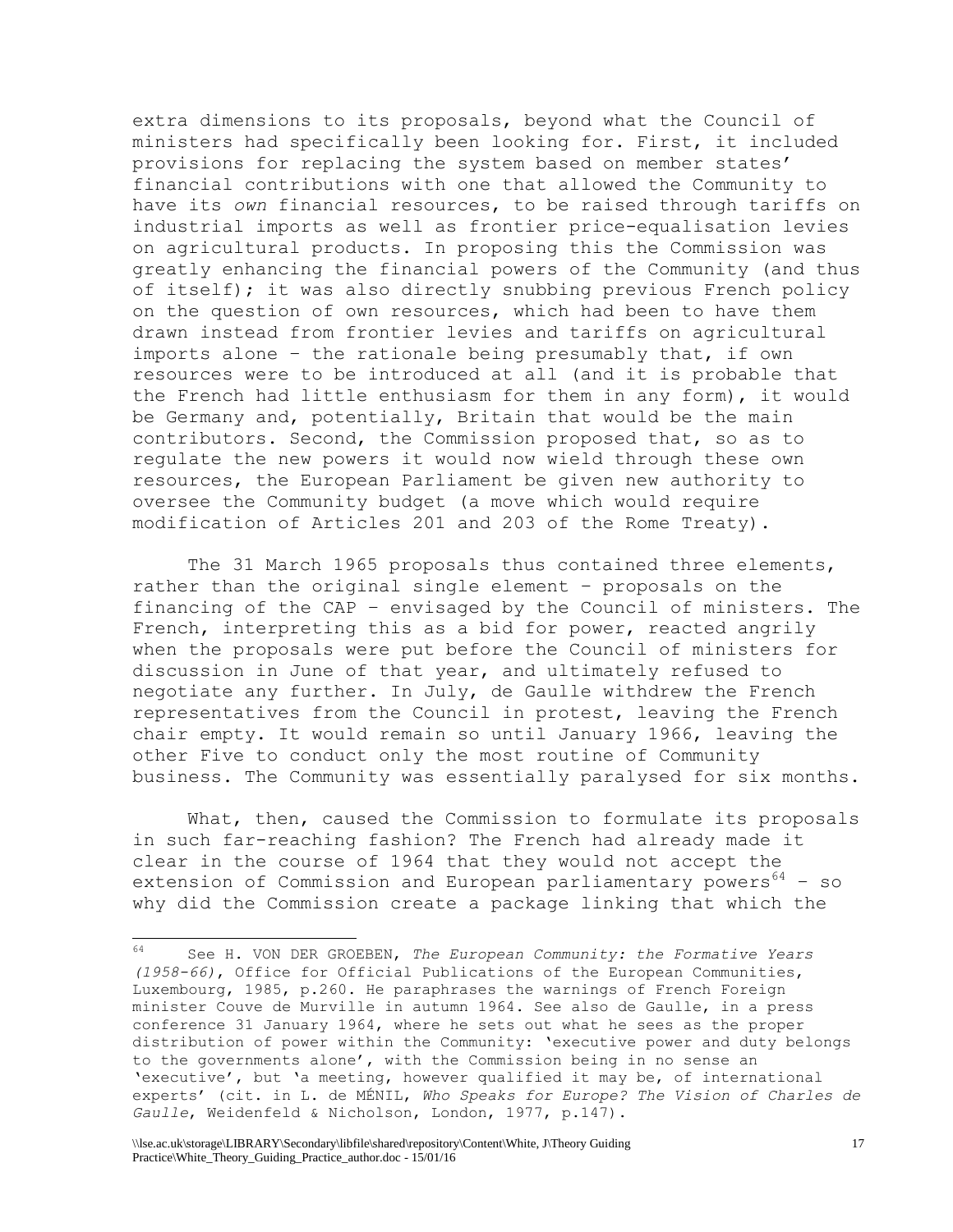French emphatically opposed with that which they strongly desired, the completion of the CAP? And then, when France's disapproval was evident, why did the Commission not swiftly moderate its proposals so as to reach consensus?

Much has been written on the question of whether the 'Empty Chair' crisis was the inevitable clash of pro- and antiintegrationists, or whether it was a simple case of political mismanagement on the part of the Commission.<sup>65</sup> This polarises the argument unnecessarily. The clash was indeed a clash of concepts, of fundamental perspectives on the very nature and objectives of European integration.<sup>66</sup> But that is not to say that the crisis had to happen; rather, in the years and months leading up to March 1965, policy-makers in the Commission somewhat unfortunately came to adopt a series of convictions and beliefs which encouraged them to misjudge and hence to mishandle the political situation.

The previous section set out the 'organising beliefs' which could be tied to contemporary neofunctionalist theory. Here, these beliefs are linked to the Commission's decision-making in 1965. The intention is not to give a mono-causal account of the crisis; these beliefs did not *determine* Commission policy, rather they set the terms on which it was made, and encouraged certain courses of action over others.

One issue has to be addressed at the outset: that of who was involved in formulating the March 1965 Commission proposals. Robert Marjolin, the French Commissioner, recalls in his memoirs that the 'triple deal', as the proposals came to be known, was 'entirely the brainchild of Hallstein, who had won [Sicco] Mansholt [the Dutch Commissioner for Agriculture] over to it. The project had been drawn up in the utmost secrecy by a few of their collaborators, the other members of the Commission being

 $65$ <sup>65</sup> For contemporary perspectives, see M. CAMPS, op.cit.; J. LAMBERT, *The Constitutional Crisis, 1965-6*, in: *Journal of Common Market Studies*, 4.3(1966), pp.195-228; and J. NEWHOUSE, *Collision in Brussels: The Common Market Crisis of 30 June 1965*, Faber & Faber, London, 1967. For a more recent view, see W. LOTH, *Hallstein und de Gaulle: Die verhängnisvolle Konfrontation*, in: W. LOTH, W. WALLACE and W. WESSELS (eds.), *Walter Hallstein: der vergessene Europäer?*, Europa Union Verlag, Bonn, 1995, pp.171-188, esp. 186- 187.

<sup>&</sup>lt;sup>66</sup> That de Gaulle was acting partly with regard to issues of sovereignty generally, and not purely those connected to agriculture, is acknowledged even in the work of Moravcsik, where commercial considerations are given primary emphasis. See A. MORAVCSIK, *De Gaulle between Grain and Grandeur: the Political Economy of French EC policy, 1958-70* (Part 2), in: *Journal of Cold War Studies*, 2.3(2000), pp.37-40.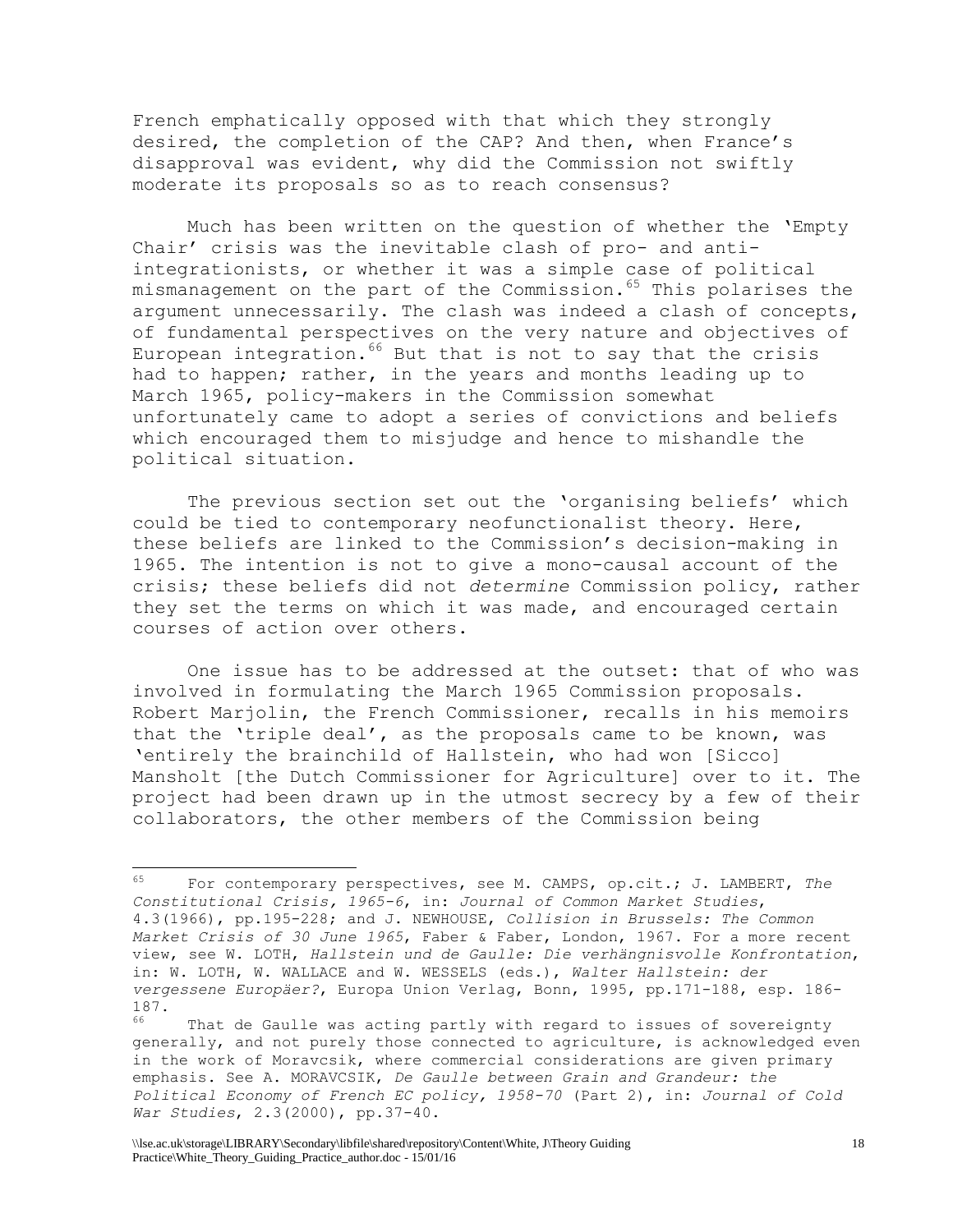carefully kept out of the picture'. $67$  Mayne's account of the drawing up of the proposals confirms that very few were involved in the process, and also indicates the identity of the 'collaborators' that Marjolin mentions: the triple deal was 'cooked up by Karl-Heinz Narjes and Ernst Albrecht, who was a colleague of his, and sold to Hallstein'.<sup>68</sup> On the basis of both these accounts, and given that his final approval would certainly have been required, the emphasis so far placed on the thinking of Hallstein himself seems fully justified.

The triple deal reflects the stated organising beliefs in a number of ways. Mayne has argued that the thinking behind the deal was to seek to take advantage of French interest in the agricultural question as a means of pushing through further acts of integration in other areas.<sup>69</sup> This would seem to be predicated on the idea that the French had too much to lose from pulling out of the integration process, even if they realised they were being manipulated; predicated, in other words, on the assumption that French policy was determined by 'interests' that followed a 'logic of integration'.

That domestic commercial interests in France generally precluded an anti-integration stance certainly seems to be something that the neofunctionalist Lindberg believed in 1965:

'De Gaulle does not act without regard for the internal repercussions. His decision to bar the British from membership in the EEC was certainly supported by the overwhelming majority of French elites, but the opposite would be the case were he to withdraw from the Community or even to practise an "empty chair policy"'. $70$ 

Were Lindberg's views of any significance specifically for the formulation of the March proposals? In his lecture at the British Institute of International and Comparative Law, Hallstein mentions that academic advice *was* usually sought when the Commission was drawing up proposals:

'Um zu solchen Lösungen zu gelangen, verläßt sich die Kommission bei der Ausarbeitung ihres Vorschlages nicht allein auf den Sachverstand ihrer Beamten; sie versucht vielmehr, die Ansichten unabhängiger Wissenschaftler, der

 $\frac{69}{100}$  Ibid.

<sup>67</sup> R. MARJOLIN, *Architect of European Unity* …, op.cit., p.350.

R. MAYNE, interview, op.cit. Mayne is quite firm on this point: 'it was cooked up by these two people, Narjes and Albrecht'.

<sup>70</sup> L.? LINDBERG, *Decision-Making*, op.cit., p.75.

<sup>\\</sup>lse.ac.uk\storage\LIBRARY\Secondary\libfile\shared\repository\Content\White, J\Theory Guiding Practice\White\_Theory\_Guiding\_Practice\_author.doc - 15/01/16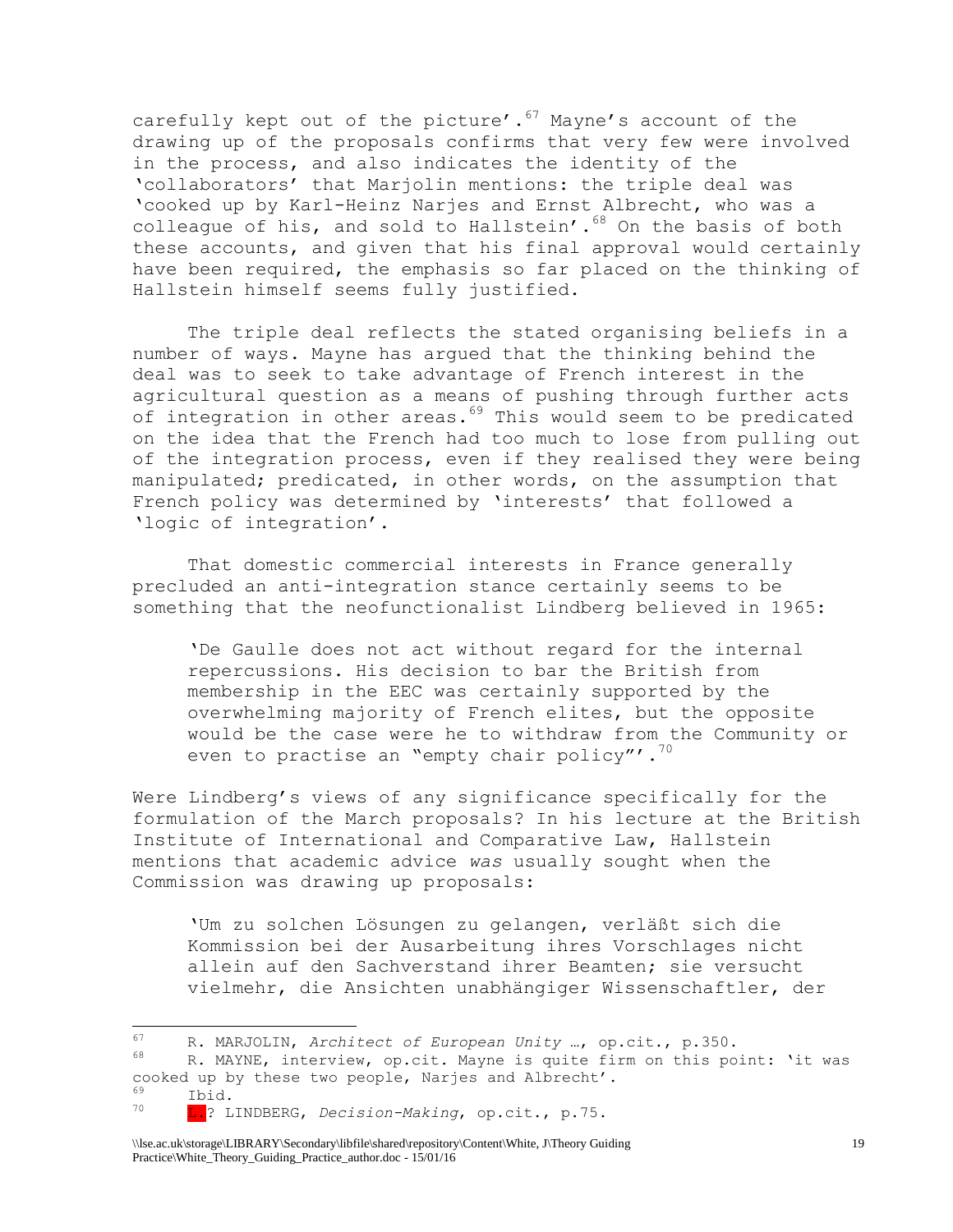betroffenen Wirtschaftskreise und der nationalen Verwaltungen kennenzulernen und zu berücksichtigen'.<sup>71</sup>

Lindberg undoubtedly fits the description of 'unabhängiger Wissenschaftler' – indeed, in Hallstein's handwritten notes for the Kiel lecture, it was precisely Lindberg's objectivity (together with his competence) that was underlined. Finally, it is known that Narjes met with Lindberg in this period, and that he was inclined to regard Lindberg as something of a 'consultant'. $72$  Given that (if one follows Mayne's account) Hallstein and Narjes were two of the three people involved in formulating the March 1965 proposals, there seems to be a good case for arguing that Lindberg's neofunctionalism was indeed a meaningful influence.

The proposals also convey the 'logic of integration' in as far as they indicate a sense of the unity of all policy-making and a concern to bundle together issues which were ostensibly separable. It was the *logic* of funding the Community's 'own resources' through both the agricultural *and* the industrial sectors, even though only the CAP and agricultural issues were formally on the agenda, and of proposing also the extension of the Parliament's powers, which impressed Hallstein, as is clear from a speech made in June of the same year:

'Hier haben wir schon ein schönes Beispiel für ein Gleichgewichtsproblem: wir können gar nicht dieses eine Stück vollenden, ohne daß sich sofort die Frage stellt, was mit den anderen Stücken wird. Wird die Sache nicht schief, gerät sie nicht ins Rutschen, wenn wir uns auf das eine beschränken? […] Das ist unsere Ausgangsthese, wie Sie wissen'.<sup>73</sup>

It should be noticed how Hallstein refers to it as an 'example' – an example indicative of a broader pattern of sector spill-over.

Finally it is worth noticing that the inclusion in the triple deal of the extension of European parliamentary powers conformed to the neofunctionalist sense of the need to win greater popular legitimacy for the Community, and thereby transfer elite and popular loyalties away from the national governments towards the centre. It was, as Hallstein said in

 $71$ <sup>71</sup> T. OPPERMANN, op.cit., p.549. Hallstein makes the same point in his Kiel lecture (p.532).

<sup>&</sup>lt;sup>72</sup> S. SCHEINGOLD, **correspondence?**, op.cit., <mark>p.page?.</mark><br><sup>73</sup> Eugensbeur Manierbaum 26 Iune 1965 PM N 1966-10

Europahaus Marienberg, 26 June 1965, BA N 1266-1023, p.19.

<sup>\\</sup>lse.ac.uk\storage\LIBRARY\Secondary\libfile\shared\repository\Content\White, J\Theory Guiding Practice\White\_Theory\_Guiding\_Practice\_author.doc - 15/01/16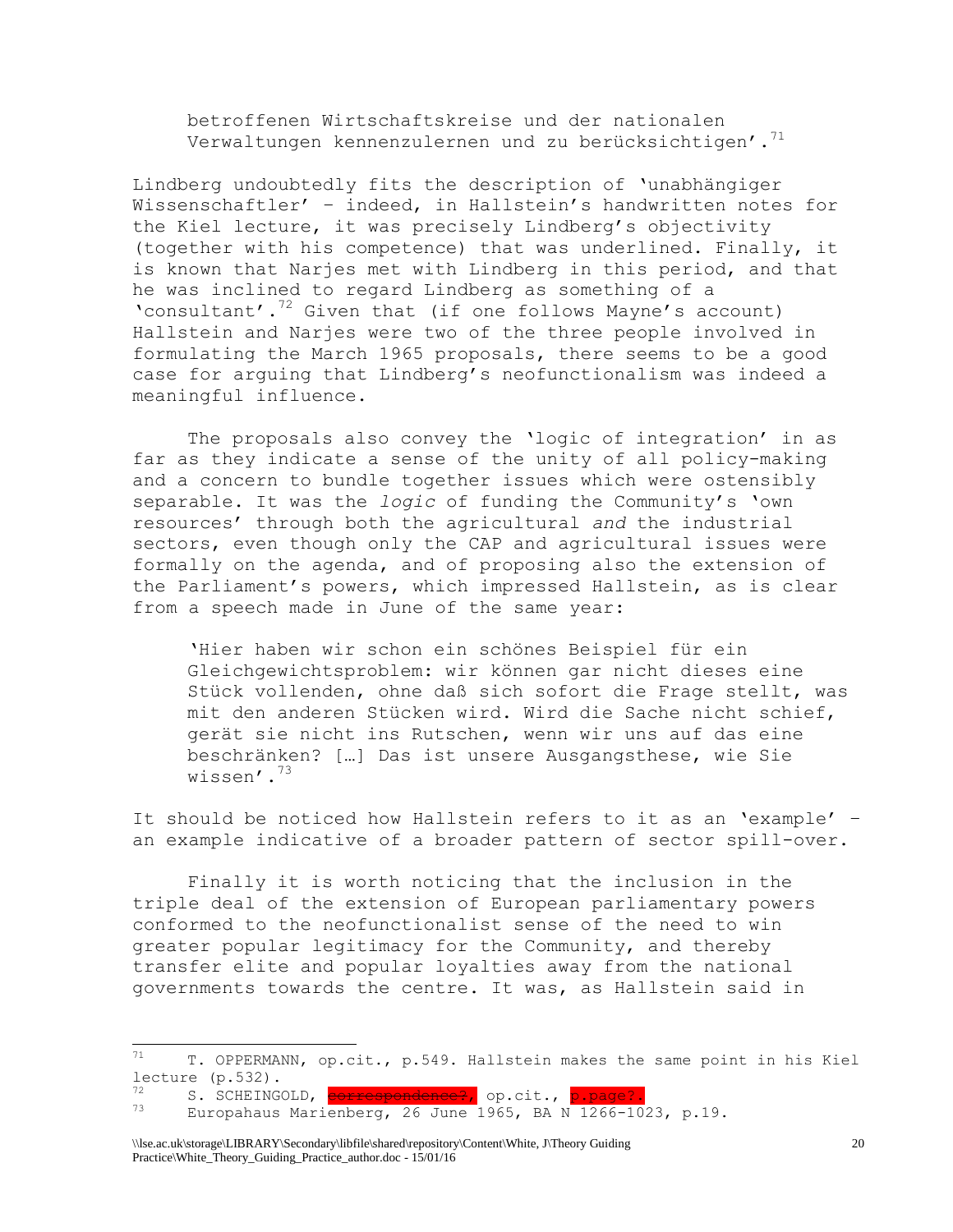October 1964, a question of 'democratisation'.<sup>74</sup> Is it not possible that this aspect of the proposals was inspired in part by the notion of 'system transformation effect', which, as we have seen, seems to have made an impression on Hallstein?

#### **Clash of paradigms**

Hallstein evidently saw the logic of integration as expressed in the integrative impulse of competing material interests (*Sachlogik*, after all, meant 'material logic'). He saw de Gaulle's political options, therefore, as constrained by material forces that favoured further integration. This is evident in a report of a conversation between Hallstein and McGeorge Bundy, U.S. Presidential special assistant for National Security affairs, on 29 March 1965:

'da die Bauern und ihre Organisationen die größte wirtschaftliche Widerstandsgruppe des Generals sei, habe nunmehr das Zustandekommen des Agrarmarkts auch für de Gaulle die Bindung an die EWG irreversibel gemacht'.<sup>75</sup>

The neofunctionalist theorist Lindberg – arguably the critical influence on Hallstein's *Sachlogik* – had, as we saw above, come to the same conclusion that de Gaulle had too much to lose domestically from an 'empty chair' policy.<sup>76</sup>

The problem was, of course, that de Gaulle most certainly did *not* see the issues of European integration as indivisible in the way that Hallstein did, nor did he wish to forge a new European identity for the French people. His concept of Europe was one of limited economic cooperation, ultimately according to what he decided was in France's best interests. In several speeches he had made clear his hostility towards any moves to extend the Community's supra-national powers.<sup>77</sup> Indeed, recent research suggests that commercial considerations may actually have *contributed* to de Gaulle's hostility towards all integrative moves other than those strictly associated with financing the

<sup>74</sup>  $T^4$  T. OPPERMANN, op.cit., p.491.

 $\frac{75}{76}$  W. HALLSTEIN, BA N 1266-1756.

<sup>76</sup> L. LINDBERG, *Decision-Making*, op.cit., p.75.

See, for example, de Gaulle's press conference, 31 January 1964: 'obviously no country in Europe would agree to entrust its destiny to the control of an Areopagus composed of foreigners. In any case it is true for France'. (Cit. in *The Monthly Bulletin of European Documentation*, 2(1964), pp.5-6).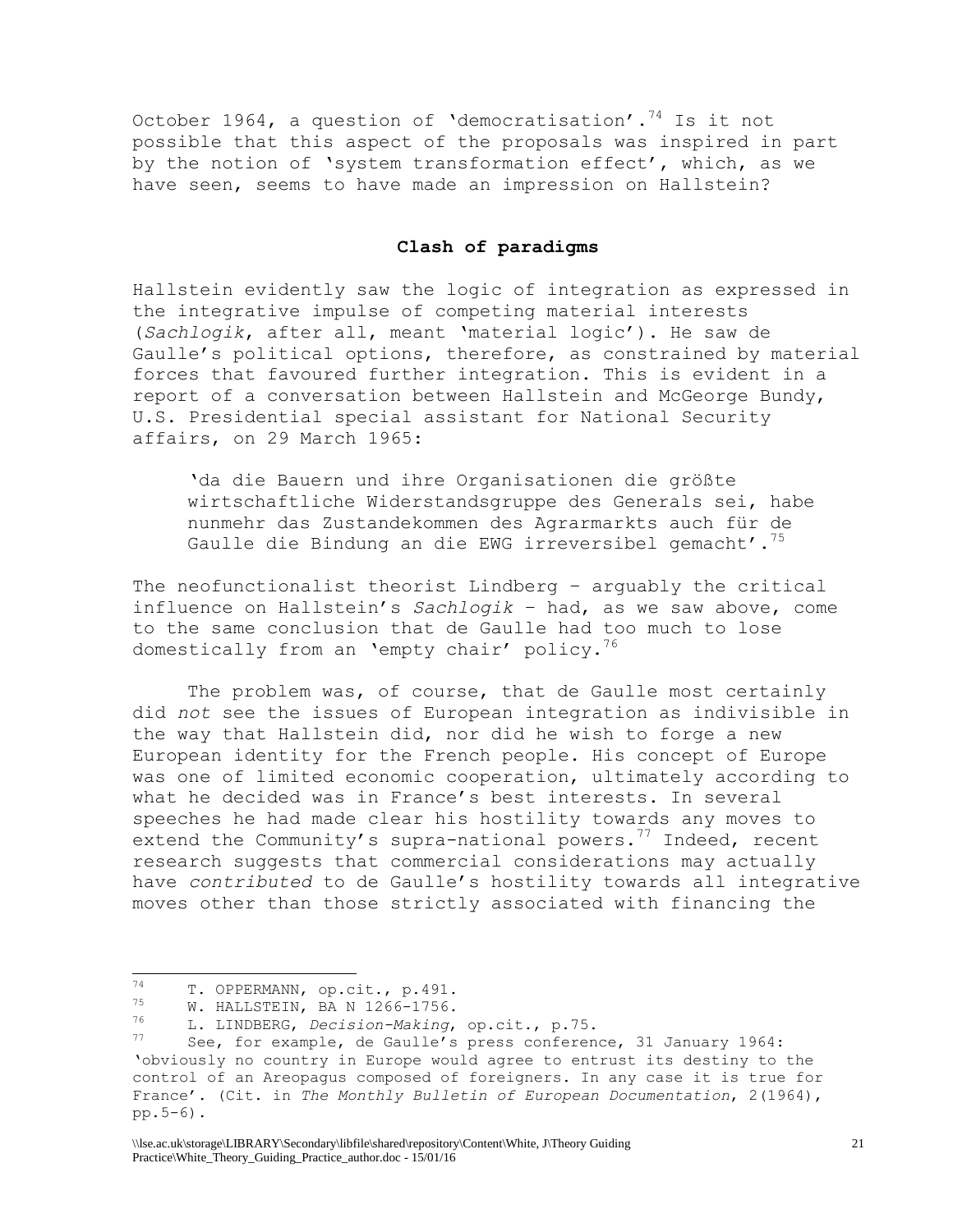$CAP.^{78}$  Hallstein and the majority of the Commission, concerned with the logic of the enterprise, failed sufficiently to appreciate this. The words of Monnet's memoirs are instructive:

'The majority of the Commission […] was impatient with the diplomats' warnings: 'De Gaulle will never accept it […]' 'We shall see', was the reply. […] Hallstein, Mansholt, and others believed that the French government would agree to that transfer [of sovereignty] as the price of Europe's financing French farm exports. They also believed that the French, because of their intellectual training, could not resist the logic of the argument. Marjolin warned them: 'For de Gaulle your logic is a trap, and he'll smash it'.<sup>79</sup>

According to Mayne, Hallstein was 'completely flummoxed' when the crisis broke out. 'He rang up Monnet, and I was listening on the earphone, and he was just flabbergasted, he didn't know what to say or what to think, because, he said, we'd not got to the end of the agenda'. 80

If the preconceptions of the policy-makers are evidenced by the March 1965 proposals themselves, they surely also account for the slowness with which the Commission responded to the warnings thereafter that consensus would not be reached in the Council of ministers when the time came to discuss them. Marjolin writes that 'from March to June', the Commission was 'entrenched in the positions [it had adopted], stultified at once by the criticism to which it was being subjected and by the often embarrassing support it was receiving from certain frenzied anti-Gaullist quarters'. Not until July at the earliest did it 'begin to think again'. $81$  It was for June, however, that two major meetings of the Council of ministers had been scheduled with the purpose of discussing the Commission's proposals. Up to and during these negotiations, the Commission's stance did not waver. Hallstein refused to see the package of proposals broken up into separate parts, as the French desired, and criteria of logic rather than consensus continued to be paramount to him.

Given the Commission's continued attachment to the principles that had led it to package its proposals in the first place, it was hardly surprising that the Council of ministers meetings on 13-15 and 28-30 June 1965 broke up without agreement.

<sup>78</sup> <sup>78</sup> See A. MORAVCSIK, *De Gaulle between Grain and Grandeur* …, (part 2), op.cit., pp.40-42.

<sup>79</sup> J. MONNET, *Memoirs*, Collins, London, 1978, pp.481-482.

 $\begin{array}{cc}\n\frac{80}{10} & \text{Interview, op. cit.} \\
\frac{81}{100} & \text{NeportIN} & \frac{3}{100} \text{h} \\
\end{array}$ 

<sup>81</sup> R. MARJOLIN, *Architect of European Unity* …, op.cit., p.353.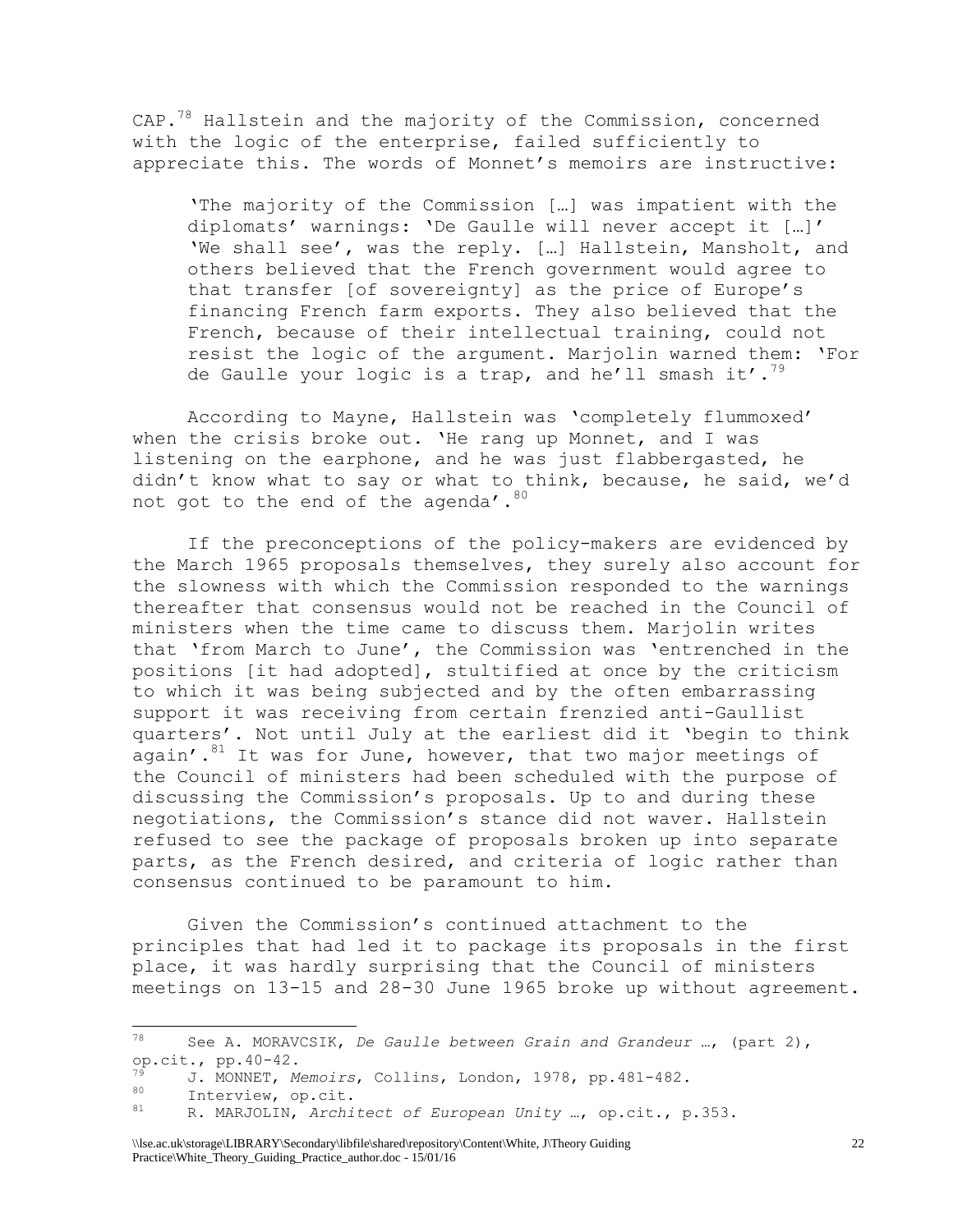The French, dogmatically pursuing their agenda as it was always likely that they would, refused to contemplate all other issues until the CAP funding question had been resolved to their preference. When such a resolution did not materialise by the agreed deadline of midnight 30 June, de Gaulle withdrew his representative Couve de Murville from the negotiations, and the crisis became public.

#### **Theory and Practice**

It has been the argument of this paper that the Commission proposals of 31 March 1965 were born of a set of beliefs about the nature of European integration markedly inspired by contemporary attempts in political science to conceptualise the process in theoretical terms. The proposals, it is argued, were a miscalculation. The crisis that followed was not the predetermined clash of two irreconcilable views, for it is assumed that de Gaulle realised that there were gains to be made for France in Europe, and consequently that it was not his aim simply to crush the European project for the sake of it.  $82$  But once the Commission had come to develop the perspective on European integration that it did, the miscalculation that caused the triple deal to be formulated in such provocative terms was a natural consequence, and the unwillingness to moderate it thereafter entirely predictable. Moreover, the public articulation of this Commission perspective at various instances in the months before and during the crisis (repeated references, for example, to the 'logic of integration') meant that the Commission was likely to appear to onlookers as 'scheming' and goal-fixated, and therefore risked being cast by those with a grievance as an *ideological* opponent, intent on bringing about a hostile super-state. 83

The crisis which broke in July 1965 had severe consequences, not least in that it led to Hallstein's position as President becoming untenable. It slowed the process of integration, and arguably weakened the Commission for up to two decades. If one

<sup>82</sup> <sup>82</sup> See W. LOTH, *Hallstein und de Gaulle* …, op.cit., pp.186-187. Cf. R. MARJOLIN (*What Type of Europe?*, in: D. BRINKLEY and C. HACKETT (eds.), *Jean Monnet: The Path to European Unity*, Macmillan, Basingstoke, 1991, p.164): 'I personally was to find constant support in Paris for the completion of Europe's construction as defined in the Treaty of Rome'.

As well as de Gaulle's press conference, 9 September 1965, one thinks of the accusation made by the Gaullist French MEP Jean de Lipkowski before the European Parliament on 20 October 1965: Hallstein and the Commission, he argued, were guilty of acting out of an 'excess of logic' (*European Community*, 11(1965), p.6).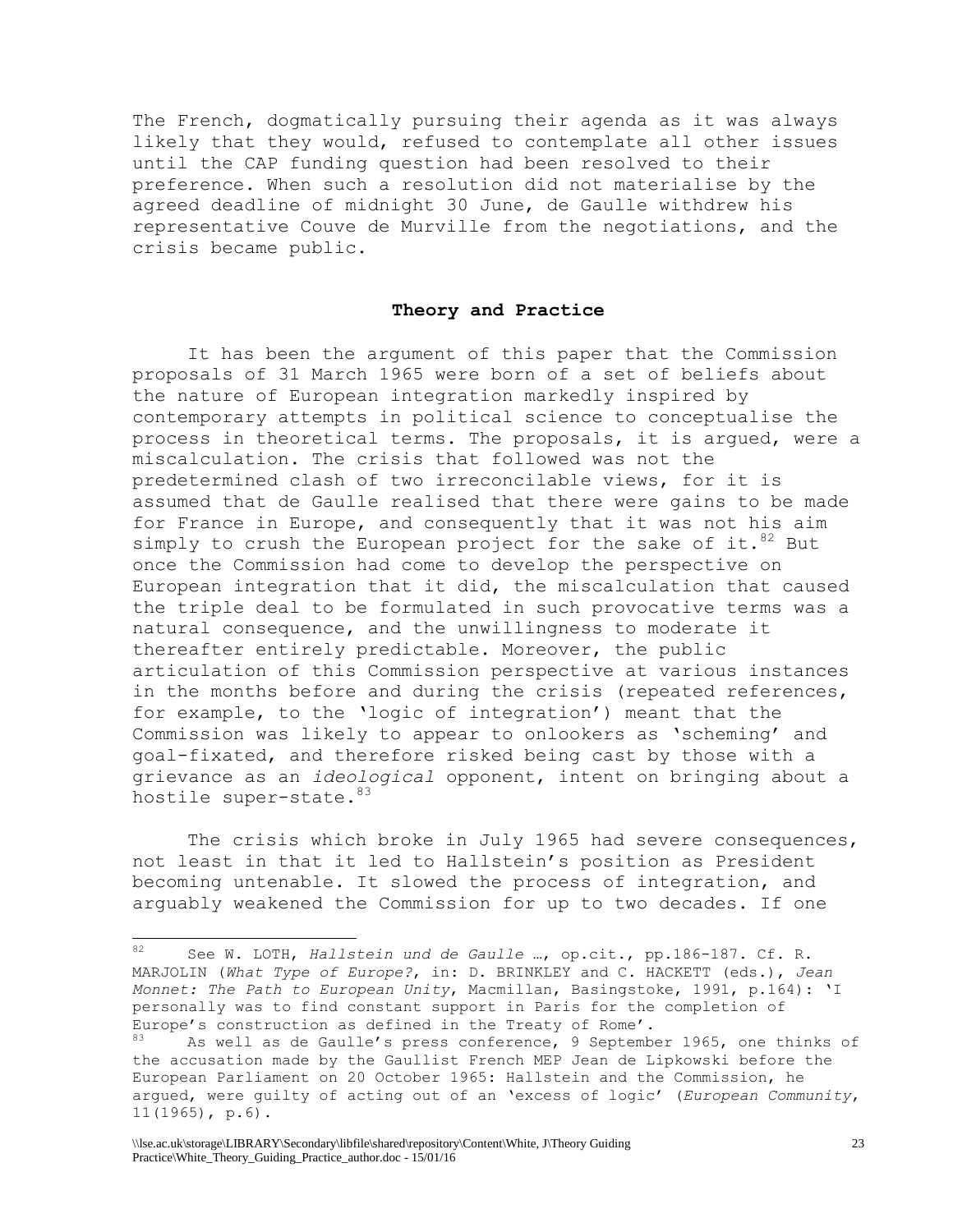maintains that the influence of contemporary theoretical discourse was a central contributory factor in this political misadventure, it would seem natural to consider whether the scenario might have been avoided.

Hallstein valued the work of Lindberg not just because he saw it as accurate, but because he felt it had impartiality and was protected from the concerns of those directly involved in the integration process. Such an assessment would seem to be problematic. As was emphasised at the very beginning of this piece, theorists tend to be more subjective than they suppose, or present themselves as being. The neofunctionalists were working to refine a theory which demonstrated the logical premises of integration; they would have wished, naturally enough, to see reality conform to their theory. Scheingold recalls that, when they were in Brussels in the mid-1960s, both he and Lindberg felt that Hallstein was acting with reference to a neofunctionalist logic. 'It just seemed obvious that the clash between de Gaulle and Hallstein was like a real-world replication or reflection of the debate between Stanley Hoffmann [the Harvard professor, opposed to the neofunctionalist interpretation] and Ernie Haas'. $84$  One can imagine, then, that the lunchtime conversations that took place with members of the Commission in the winter 1964-65 were not 'objective' in any real sense, since the academics were most definitely observing events with their own particular perspective in mind, and indeed since it would have been natural for them, for the sake of their theory's accuracy, to encourage practitioners to act it out.

Even if the Commission was determined to adopt some of the principles of neofunctionalism for practical purposes, it might still have been better advised not to voice the theoretical basis of its actions quite so openly. As Haas himself recognised after the event, it was the role of the Commission President to suggest policies that 'happened' to be integrative, rather than to construct a scheme, especially one that might incite opponents to hostility. 85

There are also some points to be made about the formal side of policy-making. The March proposals, we are told, were drawn up under a certain amount of secrecy, by a small group consisting of the President and his closest aides, 'the other members of the Commission being carefully kept out of the picture'.  $86$  (That this

<sup>84</sup>  $^{84}$  Correspondence, op.cit.<br> $^{85}$  E UAAS The Unitiag of

<sup>85</sup> E. HAAS, *The Uniting of Europe and the Uniting of Latin America*, in: *Journal of Common Market Studies* 5.4(1967), p.329.

<sup>86</sup> R. MARJOLIN, *Architect of European Unity* …, op.cit., p.350.

<sup>\\</sup>lse.ac.uk\storage\LIBRARY\Secondary\libfile\shared\repository\Content\White, J\Theory Guiding Practice\White\_Theory\_Guiding\_Practice\_author.doc - 15/01/16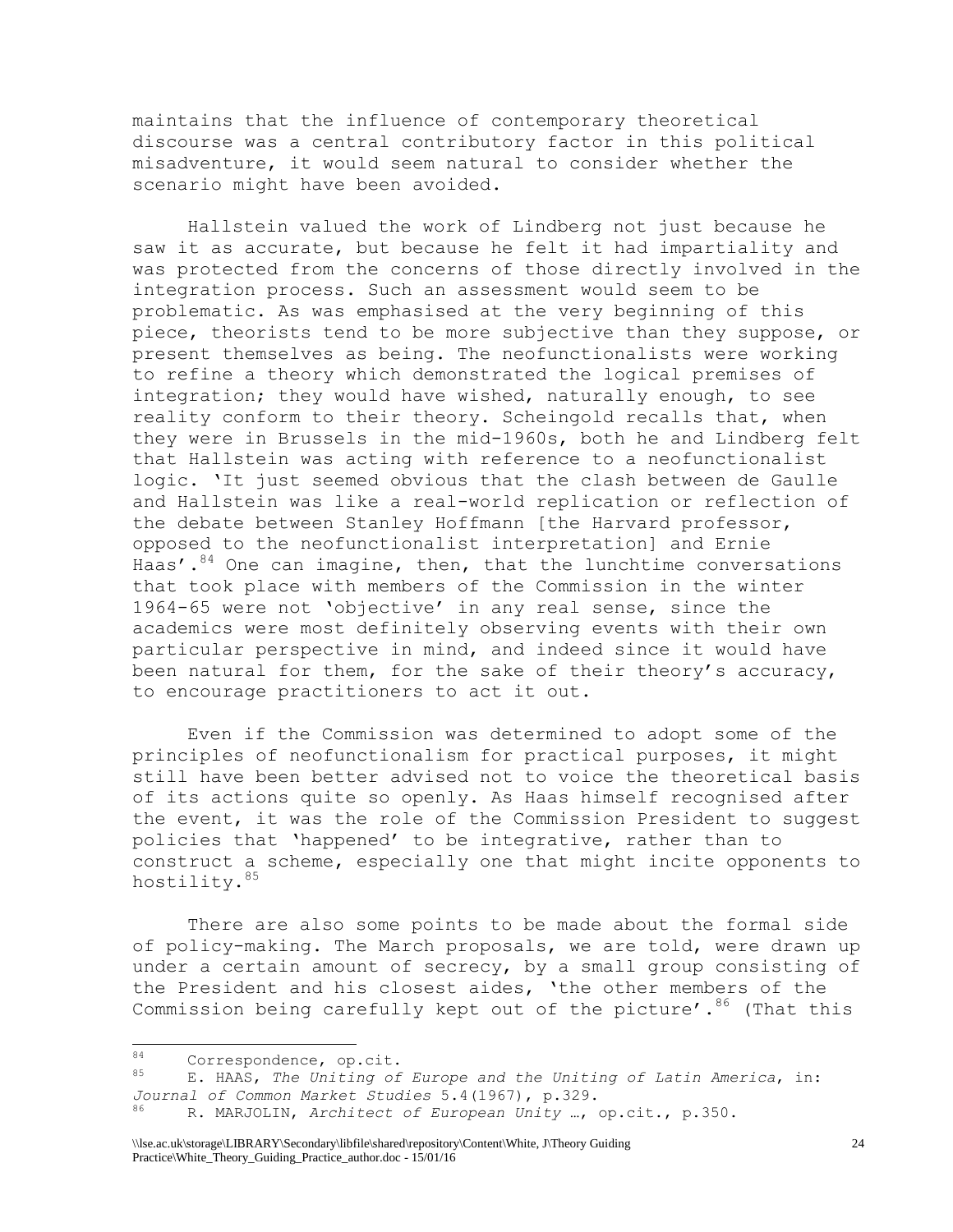account is not simply motivated by the bitterness of an excluded Commissioner, Marjolin, seems to be borne out by its similarity with Mayne's). The conditions invite reference to Irving Janis' concept of 'groupthink', whereby policy-making is distorted by over-reliance on the views of key individuals and a failure to engage with countervailing perspectives.  $87$  In this instance, the figure of Marjolin is significant: he was a Frenchman, with contacts in the French government, and was notoriously one of the more cautious pursuers of European integration in the Commission. Marjolin recalls:

'as soon as I had heard about it [the triple deal], I had stated my total opposition to what I regarded as an absurdity. […] I knew […], given the sentiments prevailing not only in Paris but also in government and civil service circles in the other capitals, that there was not the slightest chance of the project's being accepted, or even of its being considered seriously'. 88

Mayne and Hans von der Groeben confirm that Marjolin made clear his opposition at the time.  $89$  Even if his views were ultimately to have been over-ridden, had his scepticism been acknowledged during the *formulation* of the March proposals, rather than only when they had already been drawn up (and thus had assumed a degree of finality for their makers), it is conceivable that the proposals might have been cast in more moderate terms. The dissidence of Marjolin was too conveniently side-stepped.

It was the initial premise of this inquiry, however, that policy decisions are made with reference to an 'image' of external reality which is a simplification, a schematisation, and as such always likely to be informed by the efforts of others to conceptualise likewise. In this case, the inclination to schematise was no doubt particularly strong: the EEC Commission had something of a 'missionary' quality in the 1960s, and its project of European integration was (and remains) a peculiarly attractive subject for theorisation, not least because the issues at stake are fairly easily identified, and thus a predictable pattern seems within reach. In this, it was perhaps singular. But the conclusions one can draw are in no way uniquely applicable.

<sup>87</sup> I. JANIS, *Groupthink*, 2d ed., Houghton Mifflin, Boston, 1982. Janis defines groupthink as 'a mode of thinking that people engage in when they are deeply involved in a cohesive in-group, when the members' strivings for unanimity override their motivation to realistically appraise alternative courses of action' (p.9).

<sup>88</sup> R. MARJOLIN, *Architect of European Unity* …, op.cit., p.350.

R. MAYNE, interview, op.cit.; H. VON DER GROEBEN, op.cit., pp.31-32.